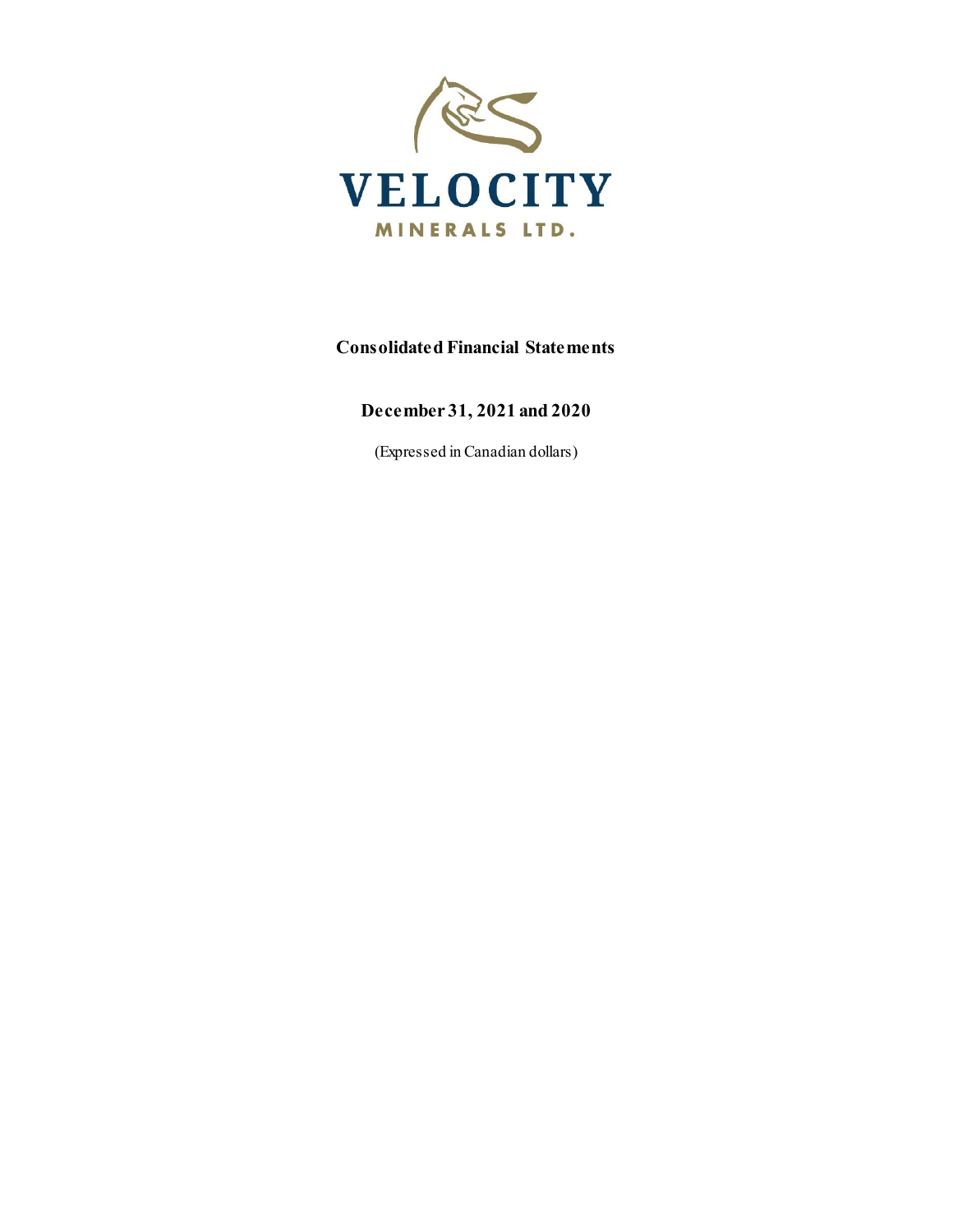## **INDEX Page**

| <b>Notes to Consolidated Financial Statements</b>          | $5 - 25$ |
|------------------------------------------------------------|----------|
| <b>Consolidated Statements of Cash Flows</b>               | 4        |
| Consolidated Statements of Changes in Shareholders' Equity | 3        |
| Consolidated Statements of Loss and Comprehensive Loss     | 2        |
| Consolidated Statements of Financial Position              |          |
| Independent Auditors' Report                               |          |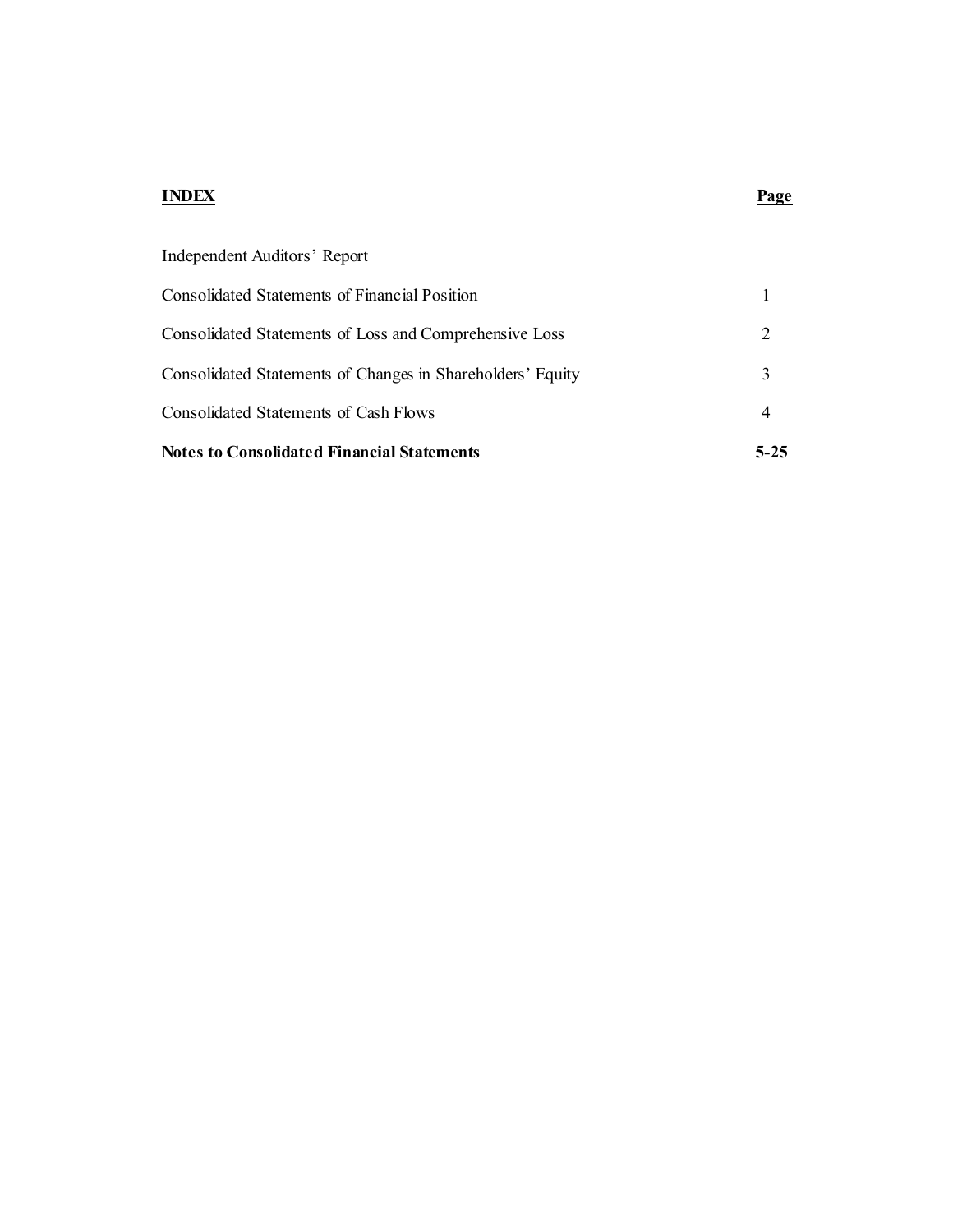# $D_{\text{AVIDSON}} \&$  COMPANY LLP  $\_\_\_\_\$ Chartered Professional Accountants  $\_\_\_\$

## **INDEPENDENT AUDITOR'S REPORT**

To the Shareholders of Velocity Minerals Ltd.

## *Opinion*

We have audited the accompanying consolidated financial statements of Velocity Minerals Ltd. (the "Company"), which comprise the consolidated statements of financial position as at December 31, 2021 and 2020, and the consolidated statements of loss and comprehensive loss, changes in shareholders' equity, and cash flows for the years then ended, and notes to the consolidated financial statements, including a summary of significant accounting policies.

In our opinion, these consolidated financial statements present fairly, in all material respects, the financial position of the Company as at December 31, 2021 and 2020, and its financial performance and its cash flows for the years then ended in accordance with International Financial Reporting Standards("IFRS").

## *Basis for Opinion*

We conducted our audit in accordance with Canadian generally accepted auditing standards. Our responsibilities under those standards are further described in the Auditor's Responsibilities for the Audit of the Consolidated Financial Statements section of our report. We are independent of the Company in accordance with the ethical requirements that are relevant to our audit of the consolidated financial statements in Canada, and we have fulfilled our other ethical responsibilities in accordance with these requirements. We believe that the audit evidence we have obtained in our audit is sufficient and appropriate to provide a basis for our opinion.

## *Other Information*

Management is responsible for the other information. The other information obtained at the date of this auditor's report includes Management's Discussion and Analysis.

Our opinion on the consolidated financial statements does not cover the other information and we do not express any form of assurance conclusion thereon.

In connection with our audit of the consolidated financial statements, our responsibility is to read the other information and, in doing so, consider whether the other information is materially inconsistent with the consolidated financial statements or our knowledge obtained in the audit, or otherwise appears to be materially misstated.

We obtained Management's Discussion and Analysis prior to the date of this auditor's report.If, based on the work we have performed, we conclude that there is a material misstatement of this other information, we are required to report that fact. We have nothing to report in this regard.

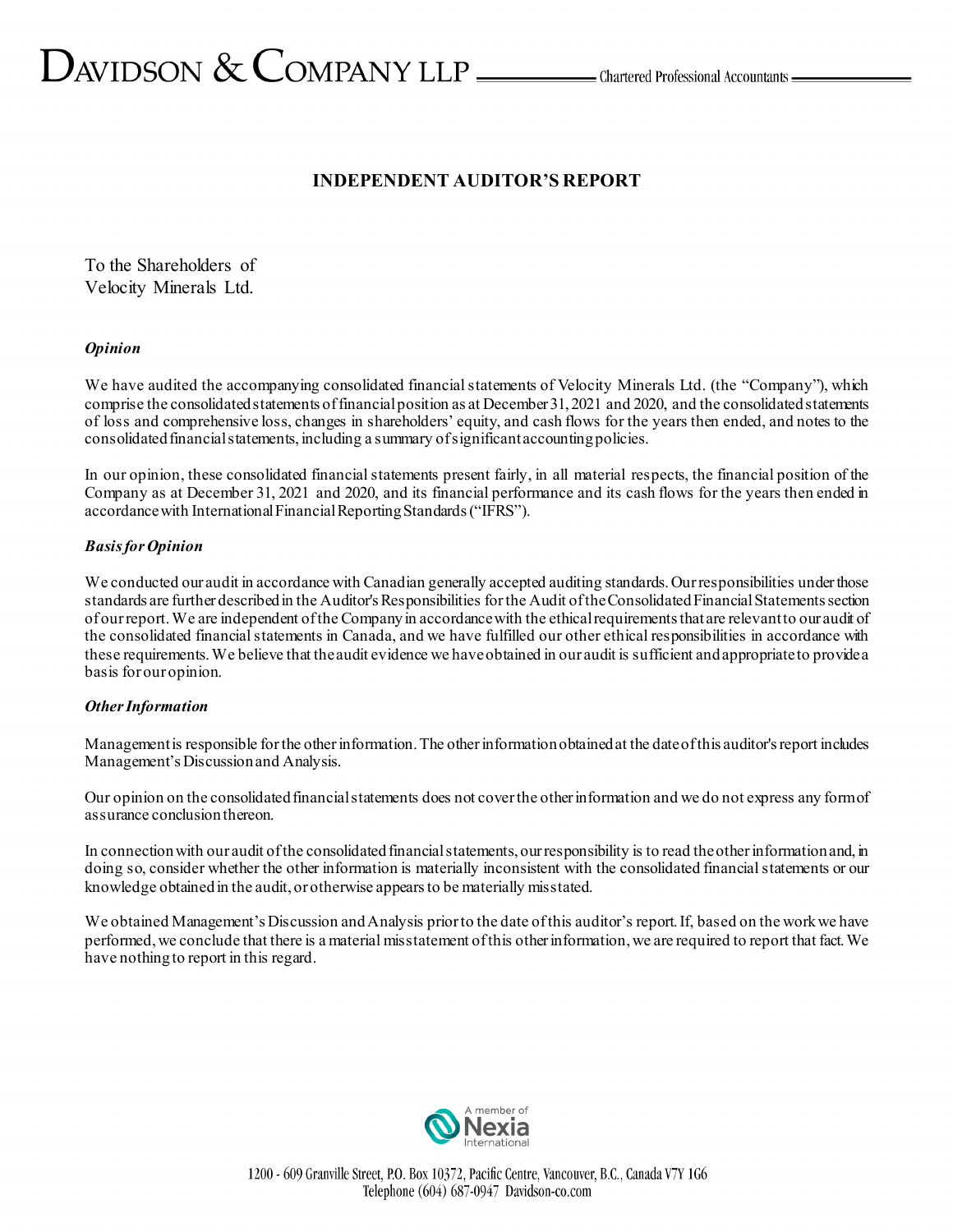## *Responsibilities of Management and Those Charged with Governance for the Consolidated Financial Statements*

Management is responsible for the preparation and fair presentation of the consolidated financial statements in accordance with IFRS, and for such internal control as management determines is necessary to enable the preparation of consolidated financial statements that are free from material misstatement, whether due to fraud or error.

In preparing the consolidated financial statements, management is responsible for assessing the Company's ability to continue as a going concern, disclosing, as applicable, matters related to going concern and using the going concern basis of accounting unless management either intends to liquidate the Company or to cease operations, or has no realistic alternative but to do so.

Those charged with governance are responsible for overseeing the Company's financial reporting process.

## *Auditor's Responsibilities for the Audit of the Consolidated Financial Statements*

Our objectives are to obtain reasonable assurance about whether the consolidated financial statements as a whole are free from material misstatement, whether due to fraud or error, and to issue an auditor's report that includes our opinion. Reasonable assurance is a high level of assurance, but is not a guarantee that an audit conducted in accordance with Canadian generally accepted auditing standards will always detect a material misstatement when it exists. Misstatements can arise from fraud or error and are considered material if, individually or in the aggregate, they could reasonably be expected to influence the economic decisions of users taken on the basis of these consolidated financial statements.

As part of an audit in accordance with Canadian generally accepted auditing standards, we exercise professional judgment and maintain professional skepticism throughout the audit. We also:

- Identify and assess the risks of material misstatement of the consolidated financial statements, whether due to fraud or error, design and perform audit procedures responsive to those risks, and obtain audit evidence that is sufficient and appropriate to provide a basis for our opinion. The risk of not detecting a material misstatement resulting from fraud is higher than for one resulting from error, as fraud may involve collusion, forgery, intentional omissions, misrepresentations, or the override of internal control.
- Obtain an understanding of internal control relevant to the audit in order to design audit procedures that are appropriate in the circumstances, but not for the purpose of expressing an opinion on the effectiveness of the Company's internal control.
- Evaluate the appropriateness of accounting policies used and the reasonableness of accounting estimates and related disclosures made by management.
- Conclude on the appropriateness of management's use of the going concern basis of accounting and, based on the audit evidence obtained,whether a material uncertainty exists related to events or conditions that may cast significant doubt on the Company's ability to continue as a going concern. If we conclude that a material uncertainty exists, we are required to draw attention in our auditor's report to the related disclosures in the consolidated financial statements or, if such disclosures are inadequate, to modify our opinion. Our conclusions are based on the audit evidence obtained up to the date of our auditor's report. However, futureevents or conditions may cause the Company to cease to continue as a going concern.
- Evaluate the overall presentation, structure and content of the consolidated financial statements, including the disclosures, and whether the consolidated financial statements represent the underlying transactions and events in a manner that achieves fair presentation.
- Obtain sufficient appropriate audit evidence regarding the financial information of the entities or business activities within the Company to express an opinion on the consolidated financial statements. We are responsible for the direction, supervision and performance of the group audit.We remain solely responsible for our audit opinion.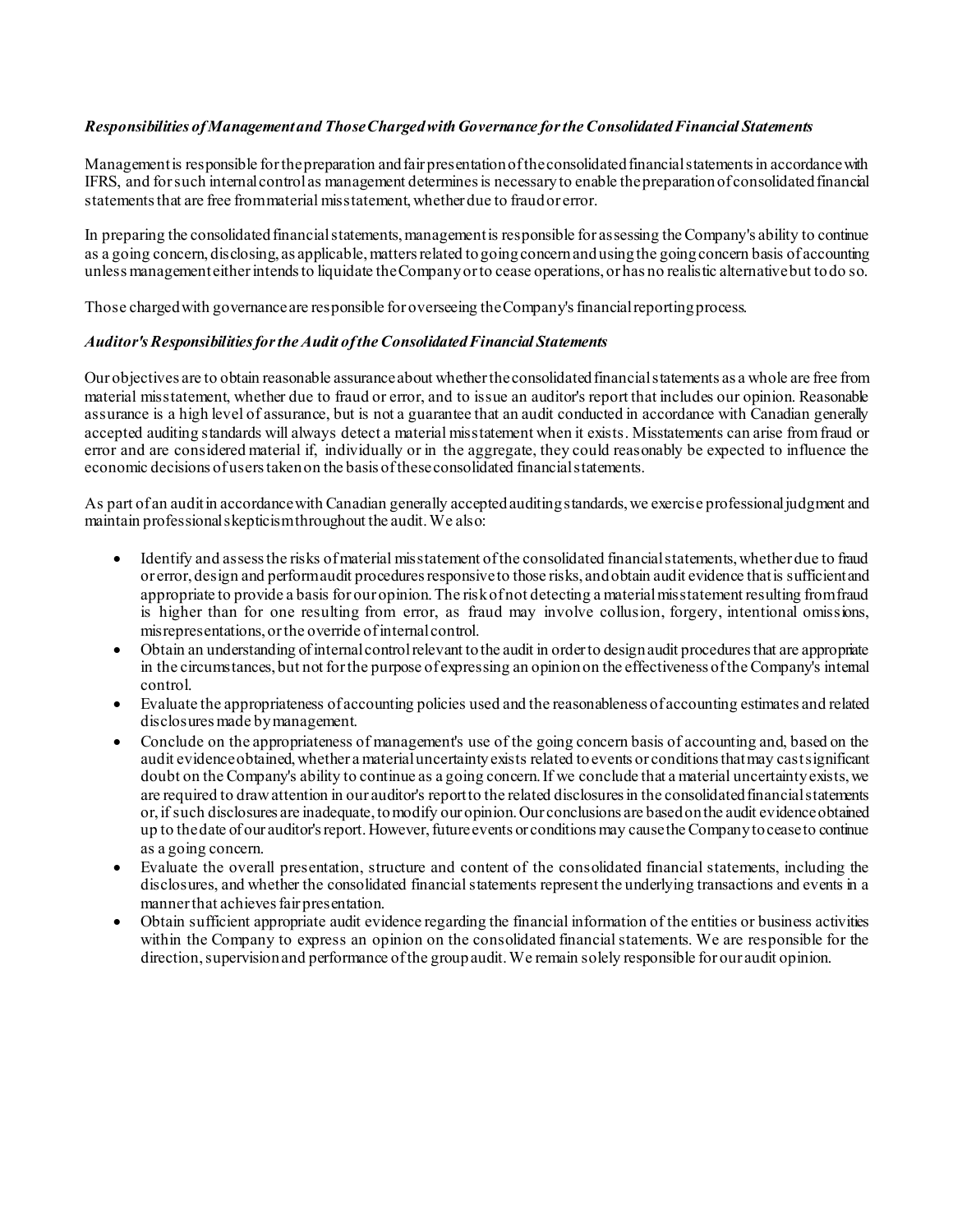We communicate with those charged with governance regarding, among other matters, the planned scope and timing of the audit and significant audit findings, including any significant deficiencies in internal control that we identify during our audit.

We also provide those charged with governance with a statement that we have complied with relevant ethical requirements regarding independence, and to communicate with them all relationships and other matters that may reasonably be thought to bear on our independence, and where applicable, related safeguards.

The engagement partner on the audit resulting in this independent auditor'sreport is Erez Bahar.

Javidson & Caysary LLP

April 25, 2022

Vancouver, Canada Chartered Professional Accountants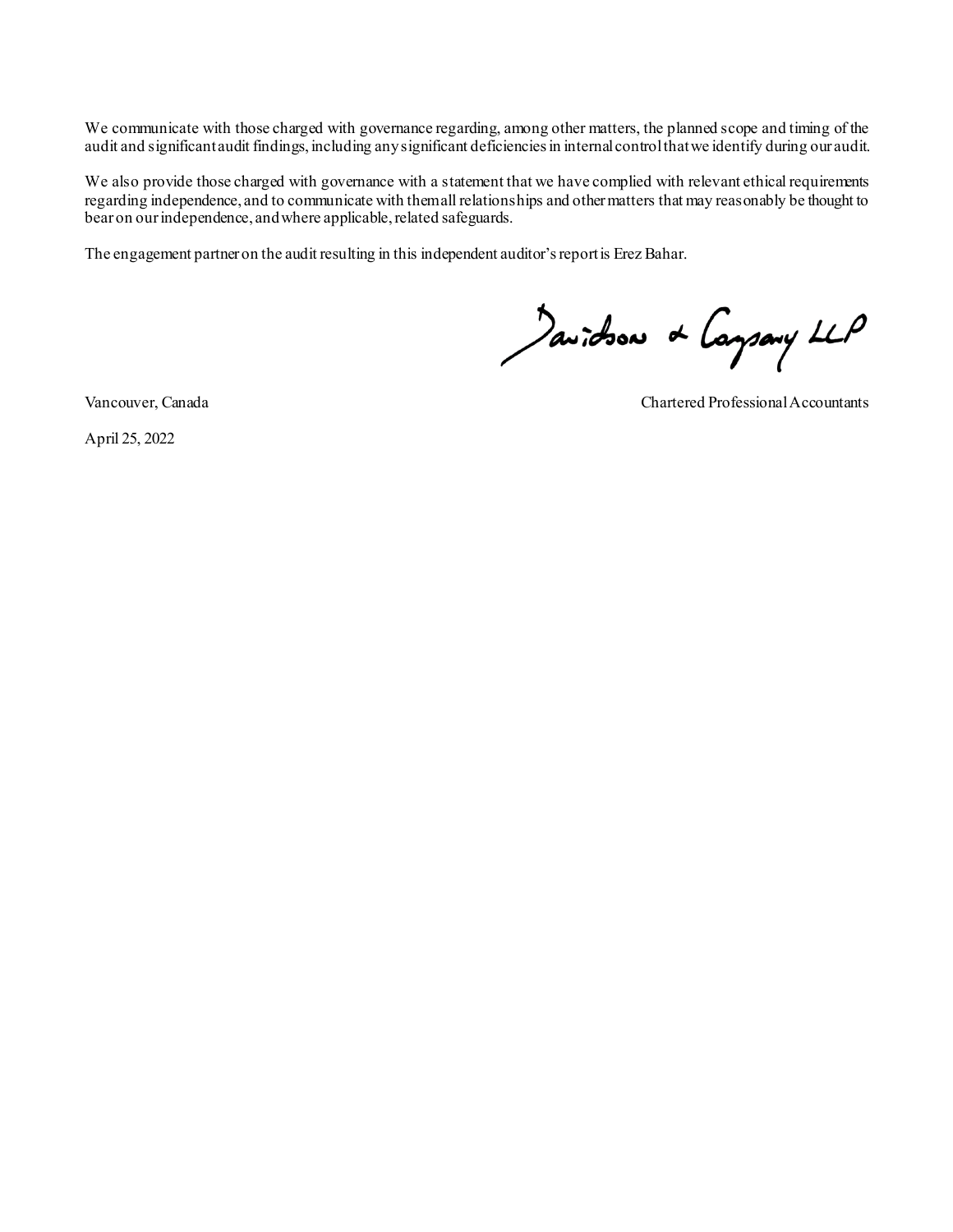## **VELOCITY MINERALS LTD.** CONSOLIDATED STATEMENTS OF FINANCIAL POSITION (Expressed in Canadian dollars) As at December 31,

|                                                                                     |                   | 2021                    | 2020                       |
|-------------------------------------------------------------------------------------|-------------------|-------------------------|----------------------------|
| <b>ASSETS</b>                                                                       |                   |                         |                            |
| Current                                                                             |                   |                         |                            |
| Cash and cash equivalents (Note 3)                                                  |                   | \$4,676,562             | \$10,543,821               |
| Receivables (Note 4)<br>Prepaid expenses                                            |                   | 303,006<br>53,667       | 262,743<br>152,253         |
|                                                                                     |                   | 5,033,235               | 10,958,817                 |
|                                                                                     |                   | 244,223                 |                            |
| <b>Property and equipment (Note 5)</b><br>Exploration and evaluation assets (Note6) |                   | 23,203,534              | 150,241<br>17,901,671      |
|                                                                                     |                   | \$28,480,992            | $\mathbb{S}$<br>29,010,729 |
|                                                                                     |                   |                         |                            |
|                                                                                     |                   |                         |                            |
| <b>LIABILITIES AND EQUITY</b>                                                       |                   |                         |                            |
| Current                                                                             |                   |                         |                            |
| Trade and other payables (Note 7 and 12)<br>Lease liabilities, current (Note 8)     | \$                | 368,479<br>61,147       | \$<br>904,189<br>26,413    |
|                                                                                     |                   | 429,626                 | 930,602                    |
|                                                                                     |                   |                         |                            |
| Lease liabilities, long term (Note 8)<br>Convertible debenture (Note 9)             |                   | 44,776                  | 42,207<br>4,209,589        |
|                                                                                     |                   | 474,402                 | 5,182,398                  |
|                                                                                     |                   |                         |                            |
| Shareholders' equity                                                                |                   |                         |                            |
| Share capital (Note 10)                                                             |                   | 40,309,367              | 33,738,027                 |
| Reserves (Note 10)<br>Equity component of convertible debenture (Note 9)            |                   | 1,711,765               | 1,601,716<br>1,106,812     |
| Deficit                                                                             |                   | (18, 473, 479)          | (15,983,513)               |
| Non-controlling interest (Note 11)                                                  |                   | 23,547,653<br>4,458,937 | 20,463,042<br>3,365,289    |
|                                                                                     |                   |                         |                            |
|                                                                                     |                   | 28,006,590              | 23,828,331                 |
|                                                                                     |                   | \$28,480,992            | \$<br>29,010,729           |
| Nature and continuance of operations (Note 1)                                       |                   |                         |                            |
| Subsequent events (Note 10)                                                         |                   |                         |                            |
| On behalf of the Board on April 22, 2022                                            |                   |                         |                            |
|                                                                                     |                   |                         |                            |
| "Keith Henderson"<br>Director                                                       | "Michael Hoffman" |                         | Director                   |

The accompanying notes are an integral part of these consolidated financial statements.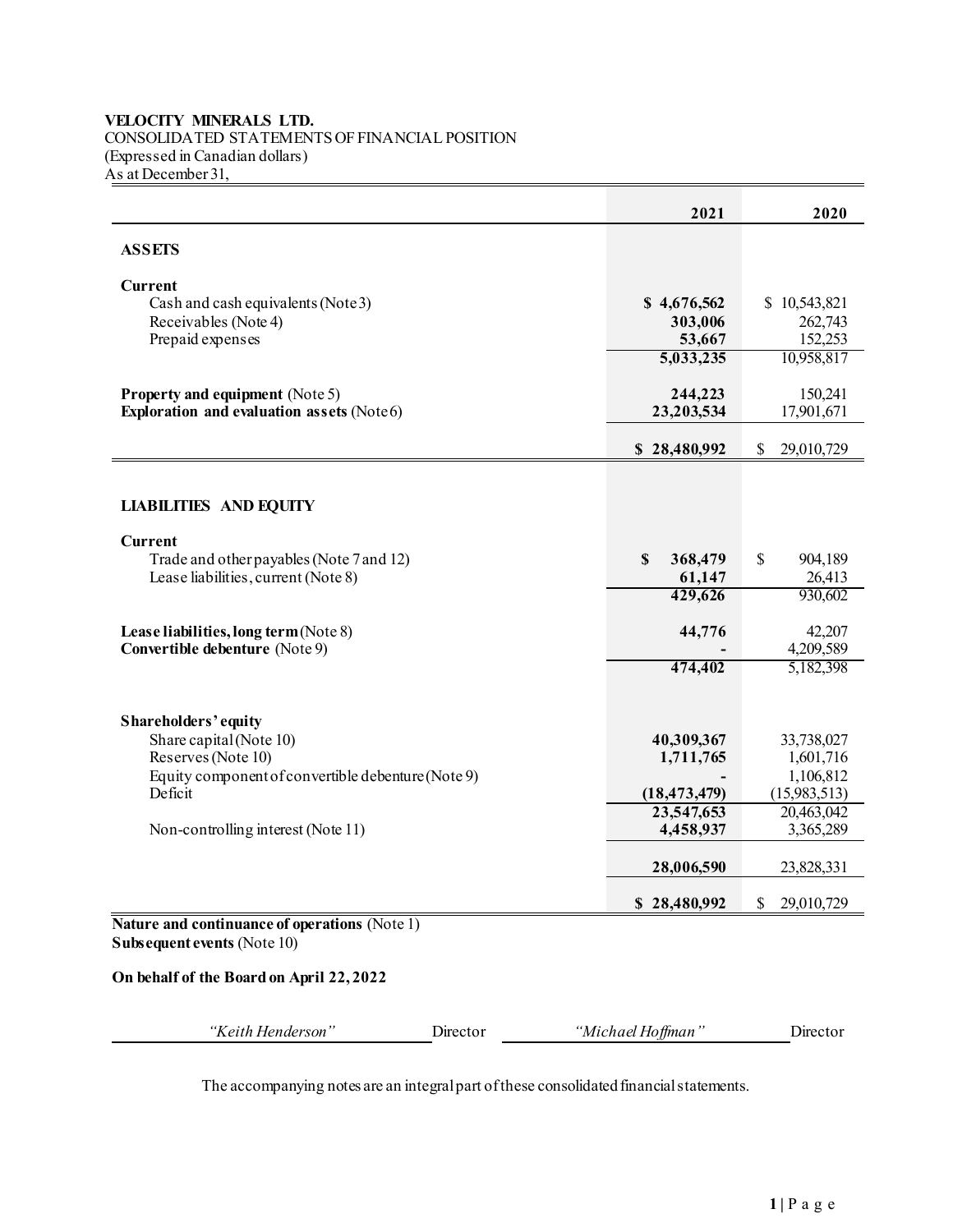## **VELOCITY MINERALS LTD.**  CONSOLIDATED STATEMENTS OF LOSS AND COMPREHENSIVE LOSS (Expressed in Canadian dollars) For the years ended December 31,

|                                                                            | 2021          | 2020                     |
|----------------------------------------------------------------------------|---------------|--------------------------|
| <b>EXPENSES</b>                                                            |               |                          |
| Consulting                                                                 | \$<br>71,408  | $\mathbb{S}$<br>83,839   |
| Depreciation (Note5)                                                       | 11,244        |                          |
| Investor relations                                                         | 120,893       | 182,758                  |
| Office                                                                     | 188,428       | 143,185                  |
| Professional fees                                                          | 399,772       | 314,394                  |
| Property investigation (Note 12)                                           | 246,079       | 100,093                  |
| Regulatory and transfer agent fees                                         | 65,294        | 52,564                   |
| Salaries and benefits (Note 12)                                            | 859,118       | 627,361                  |
| Share-based compensation (Note 10 and 12)                                  | 143,932       | 125,578                  |
| Travel                                                                     | 71,802        | 32,539                   |
|                                                                            | (2, 177, 970) | $\overline{(1,662,311)}$ |
| <b>OTHER INCOME (EXPENSES)</b>                                             |               |                          |
|                                                                            |               |                          |
| Accretion expense (Note 9)                                                 | (49, 294)     | (206, 656)               |
| Foreign exchange gain (loss)                                               | (140, 720)    | 51,800                   |
| Interest expense (Note 9)                                                  | (103,900)     | (432,991)                |
| Interest income                                                            | 22,400        | 44,520                   |
| Impairment of exploration and evaluation as sets (Note 6)<br>Other expense | (58, 123)     | (32, 829)                |
|                                                                            | (329, 637)    | (576, 156)               |
|                                                                            |               |                          |
| <b>LOSS AND COMPREHENSIVE LOSS FOR THE YEAR</b>                            | (2,507,607)   | (2, 238, 467)            |
| Loss and comprehensive loss attributable to:                               |               |                          |
| Owners of the Company                                                      | (2,489,966)   | (2,065,739)              |
| Non-controlling interest                                                   | (17,641)      | (172, 728)               |
|                                                                            | (2,507,607)   | (2, 238, 467)            |
|                                                                            |               |                          |
| Loss per common share                                                      |               |                          |
| -Basic and diluted                                                         | \$<br>(0.02)  | \$<br>(0.02)             |
|                                                                            |               |                          |
| Weighted average number of common shares outstanding<br>-Basic and diluted | 153,434,269   | 114,769,920              |

The accompanying notes are an integral part of these consolidated financial statements.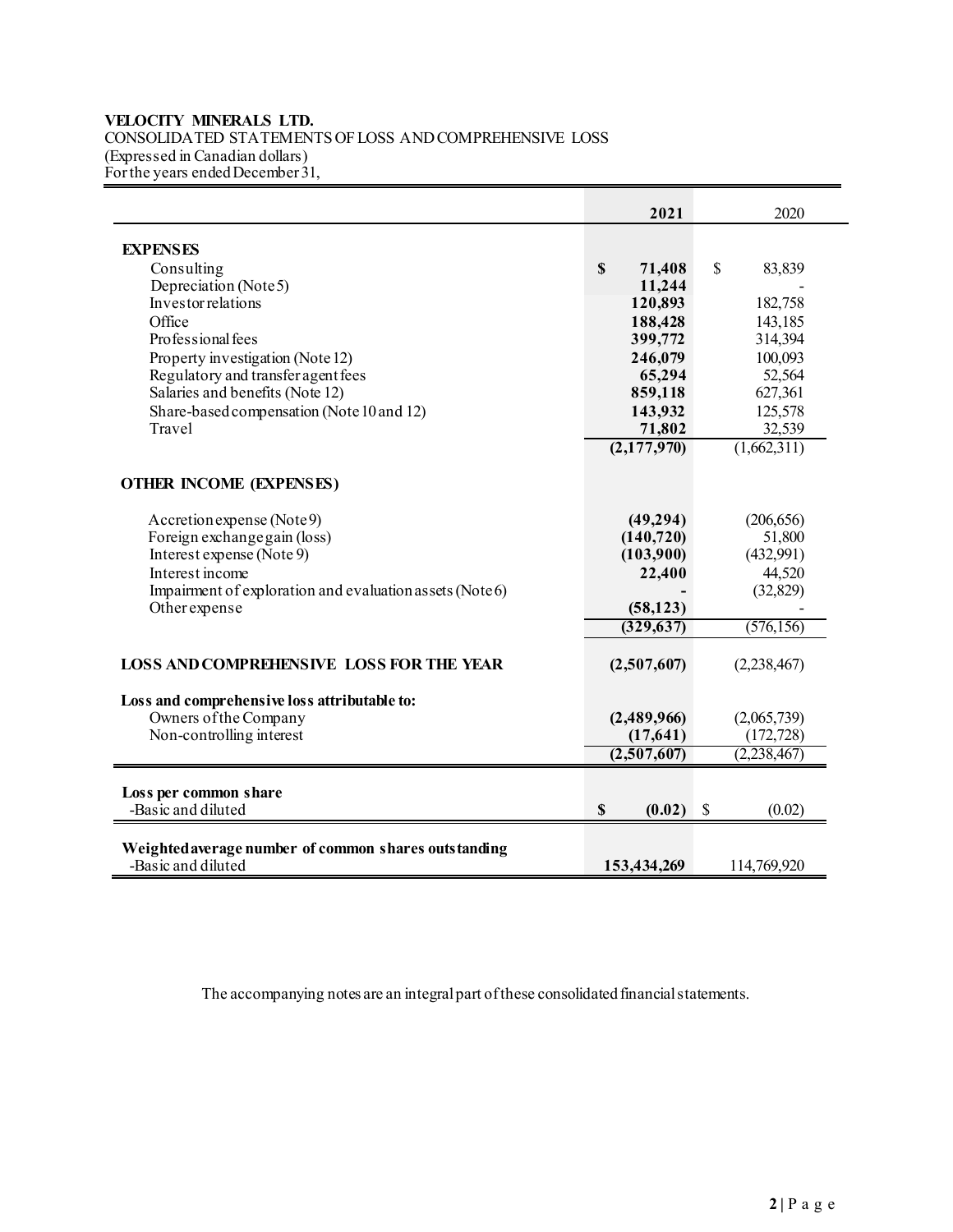## **VELOCITY MINERALS LTD.**  CONSOLIDATED STATEMENT OF CHANGES IN SHAREHOLDERS' EQUITY

(Expressed in Canadian dollars)

|                                                         | Share capital              |               |                    |               |                 |          | <b>Equity</b>                               |               |                                 |               |                |               |                    |
|---------------------------------------------------------|----------------------------|---------------|--------------------|---------------|-----------------|----------|---------------------------------------------|---------------|---------------------------------|---------------|----------------|---------------|--------------------|
|                                                         | Number of<br>common shares |               | <b>Amount</b>      |               | <b>Reserves</b> |          | component<br>of<br>convertible<br>debenture |               | Non-<br>controlling<br>interest |               | <b>Deficit</b> |               | <b>Total</b>       |
| Balance, December 31, 2019                              | 97,792,229                 | S             | 17,783,183         | \$            | 1,703,957       | S        | 1,106,812                                   | <sup>\$</sup> | 2,484,861                       | <sup>\$</sup> | (13,917,774)   | <sup>\$</sup> | 9,161,039          |
| Private placement                                       | 32,361,687                 |               | 14,734,075         |               |                 |          |                                             |               |                                 |               |                |               | 14,734,075         |
| Share is suance $\cos t s - \cosh$                      |                            |               | (345,600)          |               |                 |          |                                             |               |                                 |               |                |               | (345,600)          |
| Share is suance costs – finder's<br>warrants            |                            |               | (24,000)           |               | 24,000          |          |                                             |               |                                 |               |                |               |                    |
| Shares is sued for interest on<br>convertible debenture |                            |               |                    |               |                 |          |                                             |               |                                 |               |                |               |                    |
| Warrants exercise                                       | 1,227,599<br>642,500       |               | 432,991<br>128,500 |               |                 |          |                                             |               |                                 |               |                |               | 432,991<br>128,500 |
| Stock options exercise                                  |                            |               | 1,028,878          |               | (382, 378)      |          |                                             |               |                                 |               |                |               |                    |
| Share-based compensation                                | 3,350,000                  |               |                    |               | 256,137         |          |                                             |               |                                 |               |                |               | 646,500<br>256,137 |
| Change in net assets of Tintyava                        |                            |               |                    |               |                 |          |                                             |               |                                 |               |                |               |                    |
| Exploration AD                                          |                            |               |                    |               |                 |          |                                             |               | 1,053,156                       |               |                |               | 1,053,156          |
| Loss and comprehensive loss                             |                            |               |                    |               |                 |          |                                             |               | (172, 728)                      |               | (2,065,739)    |               | (2, 238, 467)      |
| <b>Balance, December 31,2020</b>                        | 135,374,015                | <sup>\$</sup> | 33,738,027         | <sup>\$</sup> | 1,601,716       | <b>S</b> | 1,106,812                                   |               | 3,365,289                       | <b>S</b>      | (15,983,513)   |               | 23,828,331         |
| Shares is sued on conversion of                         |                            |               |                    |               |                 |          |                                             |               |                                 |               |                |               |                    |
| debentures – principal and interest                     | 21, 211, 136               |               | 5,574,477          |               |                 |          | (1,106,812)                                 |               |                                 |               |                |               | 4,467,665          |
| Stock option exercises                                  | 775,000                    |               | 347,365            |               | (125, 865)      |          |                                             |               |                                 |               |                |               | 221,500            |
| Warrant exercises                                       | 2,918,768                  |               | 649,498            |               | (23, 533)       |          |                                             |               |                                 |               |                |               | 625,965            |
| Share-based compensation                                |                            |               |                    |               | 259,447         |          |                                             |               |                                 |               |                |               | 259,447            |
| Change in net assets of Tintyava                        |                            |               |                    |               |                 |          |                                             |               | 1,111,289                       |               |                |               | 1,111,289          |
| Exploration AD                                          |                            |               |                    |               |                 |          |                                             |               |                                 |               |                |               |                    |
| Loss and comprehensive loss                             |                            |               |                    |               |                 |          |                                             |               | (17,641)                        |               | (2,489,966)    |               | (2,507,607)        |
| Balance, December 31, 2021                              | 160,278,919                | <sup>\$</sup> | 40,309,367         | S.            | 1,711,765 \$    |          | $\overline{\phantom{0}}$                    | -S            | 4,458,937                       | -S            | (18, 473, 479) | S.            | 28,006,590         |

The accompanying notes are an integral part of these consolidated financial statements.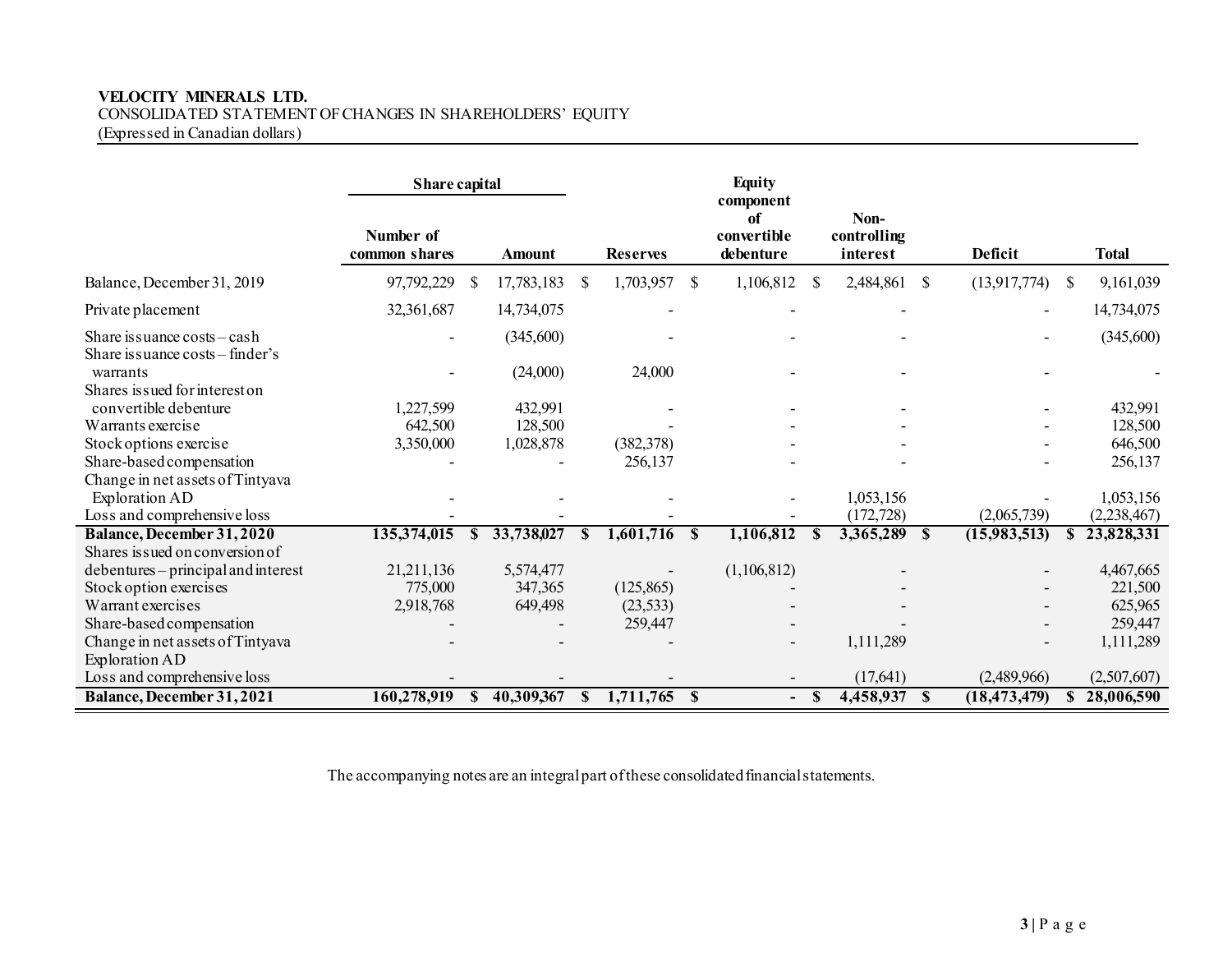## **VELOCITY MINERALS LTD.**  CONSOLIDATED STATEMENTS OF CASH FLOWS (Expressed in Canadian dollars)

|                                                                            | <b>Year ended</b><br>December 31,<br>2021 | Year ended<br>December 31,<br>2020     |
|----------------------------------------------------------------------------|-------------------------------------------|----------------------------------------|
|                                                                            |                                           |                                        |
| <b>CASH FLOWS FROM OPERATING ACTIVITIES</b>                                |                                           |                                        |
| Loss for the year                                                          | (2,507,607)<br>\$                         | \$<br>(2,238,467)                      |
| Adjustments for:                                                           |                                           |                                        |
| Accretion expense                                                          | 49,294                                    | 206,656                                |
| Depreciation                                                               | 11,244                                    |                                        |
| Interest expense, non-cash                                                 | 100,536                                   | 432,991                                |
| Share-based compensation                                                   | 143,932                                   | 125,578                                |
| Impairment of exploration and evaluation assets                            |                                           | 32,829                                 |
| Interest paid on leases                                                    | 2,797                                     | 6,546                                  |
| Interest income                                                            | (22, 400)                                 |                                        |
| Changes in non-cash working capital items:                                 |                                           |                                        |
| Receivables                                                                | (41,002)                                  | (186, 620)                             |
| Prepaid expenses                                                           | 98,586                                    | (109, 616)                             |
| Trade and other payables                                                   | (163, 631)                                | (24, 182)                              |
| Net cash used in operating activities                                      | (2,328,251)                               | (1,754,285)                            |
| <b>CASH FLOWS FROM FINANCING ACTIVITIES</b>                                |                                           |                                        |
| Net proceeds from is suance of common shares                               | 847,465                                   | 15,163,475                             |
| Non-controlling interest – equity contributions                            | 1,111,289                                 | 1,053,156                              |
| Lease payments                                                             | (56,300)                                  | (49,369)                               |
| Net cash provided by financing activities                                  | 1,902,454                                 | 16, 167, 262                           |
| <b>CASH FLOWS FROM INVESTING ACTIVITIES</b>                                |                                           |                                        |
| Interest received                                                          | 23,139                                    |                                        |
|                                                                            |                                           |                                        |
| Exploration and evaluation assets<br>Acquisition of property and equipment | (5,405,872)<br>(58, 729)                  | (7,005,767)<br>(80, 808)               |
|                                                                            | (5,441,462)                               |                                        |
| Net cash used in investing activities                                      |                                           | (7,086,575)                            |
| Change in cash and cash equivalents during the year                        | (5,867,259)                               | 7,326,402                              |
| Cash and cash equivalents, beginning of year                               | 10,543,821                                | 3,217,419                              |
| Cash and cash equivalents, end of year                                     | \$<br>4,676,562                           | $\overline{\mathcal{S}}$<br>10,543,821 |
|                                                                            |                                           |                                        |
| Cash<br><b>Cash equivalents</b><br>Restrictedcash                          | 848,395<br>\$<br>3,766,575<br>61,592      | \$<br>1,743,821<br>8,800,000           |

**Supplemental disclosure with respect to cash flows** (Note 13)

The accompanying notes are an integral part of these consolidated financial statements.

**Restricted cash** 61,592<br> **61,592**<br> **61,592**<br> **61,676,562** 

**\$ 4,676,562 \$ 10,543,821**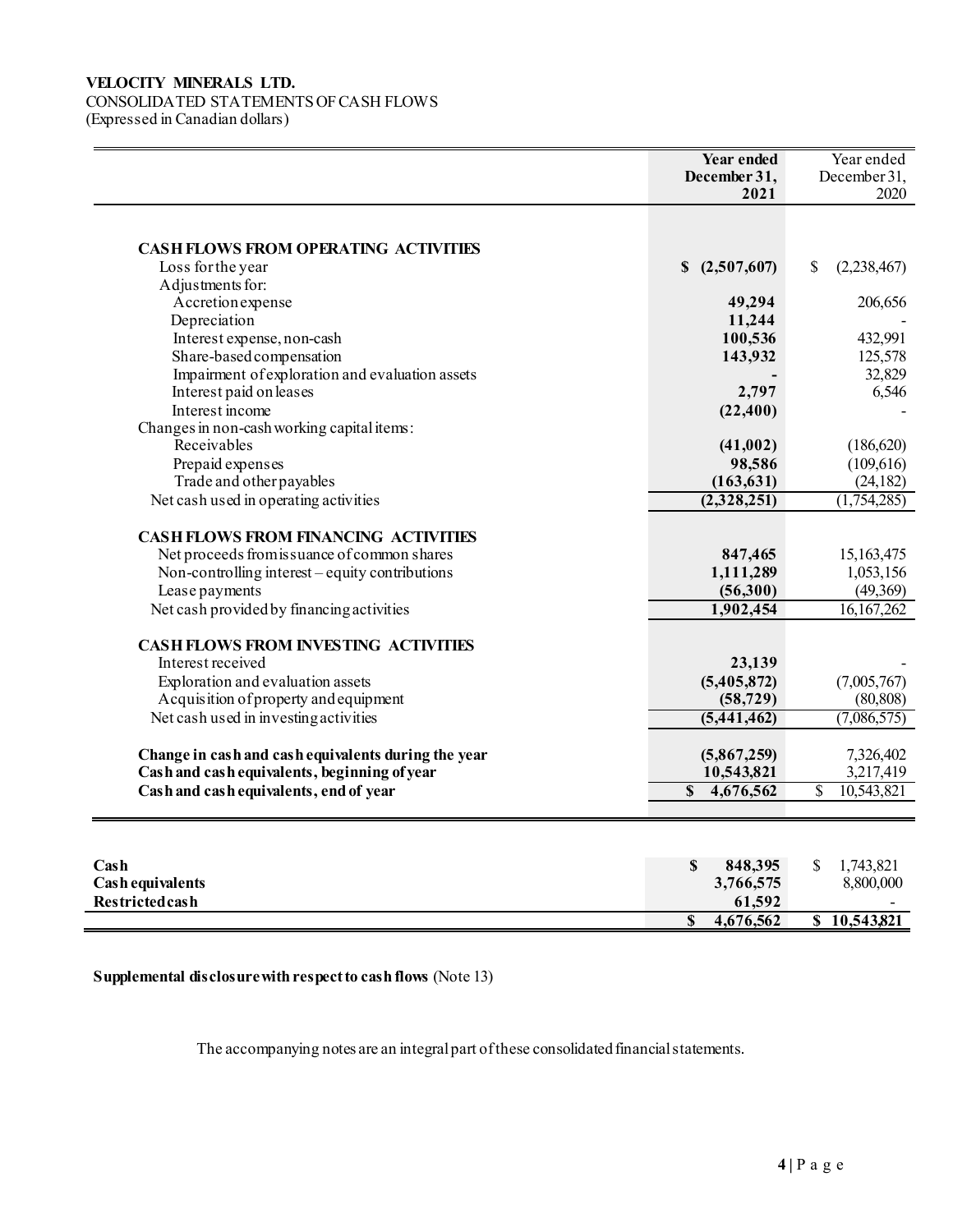## **1. NATURE AND CONTINUANCE OF OPERATIONS**

Velocity Minerals Ltd. ("Velocity" or, the "Company") was incorporated under the laws of the province of Alberta on September 22, 2000 and was continued into British Columbia on December 2, 2004. The head office and principal address of the Company is Suite 890 - 999 West Hastings Street, Vancouver, BC V7L 2B3. The common shares of the Company trade on the TSX Venture Exchange ("TSX-V") with the symbol "VLC.V". The Company is in the business of acquiring, exploring, and evaluating mineral resource propertiesin Bulgaria.

The Company is in the process of exploring its mineral resource properties and evaluating new properties for potential acquisition. The Company has determined that it has one mineral reserve but has not yet determined whether its other properties contain reserves that are economically recoverable. The recoverability of the amounts shown for exploration and evaluation assets are dependent upon the existence of economically recoverable reserves, the ability of the Company to obtain necessary financing to complete the development of those reserves, and upon future profitable production.

As at December 31, 2021, the Company has working capitalof \$4,603,609 (2020 - \$10,028,215), including restricted cash of \$61,592 (December 31, 2020 - \$nil) and an accumulated deficit of \$18,473,479 (2020 - \$15,983,513). The Company expects to incur further losses in the development of its business. The Company's ability to continue its operations and to realize its assets at their carrying values is dependent upon obtaining additional financing to successfully explore and evaluate its mineral properties and, ultimately, to achieve profitable operations. Management estimates that the Company will be able to meet its obligations and to sustain operations for at least the next twelve months.

These consolidated financial statements have been prepared based on accounting principles applicable to a going concern which assumes the Company will be able to realize its assets and discharge its liabilities in the normal courses of business rather than through a process of forced liquidation. These consolidated financial statements do not include any adjustments relating to the recoverability and classification of recorded asset and amounts and classification of liabilities that might be necessary should the Company be unable to continueas a going concern.

## **2. SIGNIFICANT ACCOUNTING POLICIES**

## **Statement of compliance**

These consolidated financial statements have been prepared in accordance with International Financial Reporting Standards ("IFRS") as issued by the International Accounting Standards Board ("IASB") and Interpretations of the International Financial Reporting Interpretations Committee ("IFRIC").

## **Basis of presentation**

These consolidated financial statements have been prepared on a historical cost basis except for certain financial instruments measured at fair value. In addition, these consolidated financial statements have been prepared using the accrual basis of accounting, except for cash flow information.

Certain comparative figures have been reclassified to conformwith presentationadopted for the current period.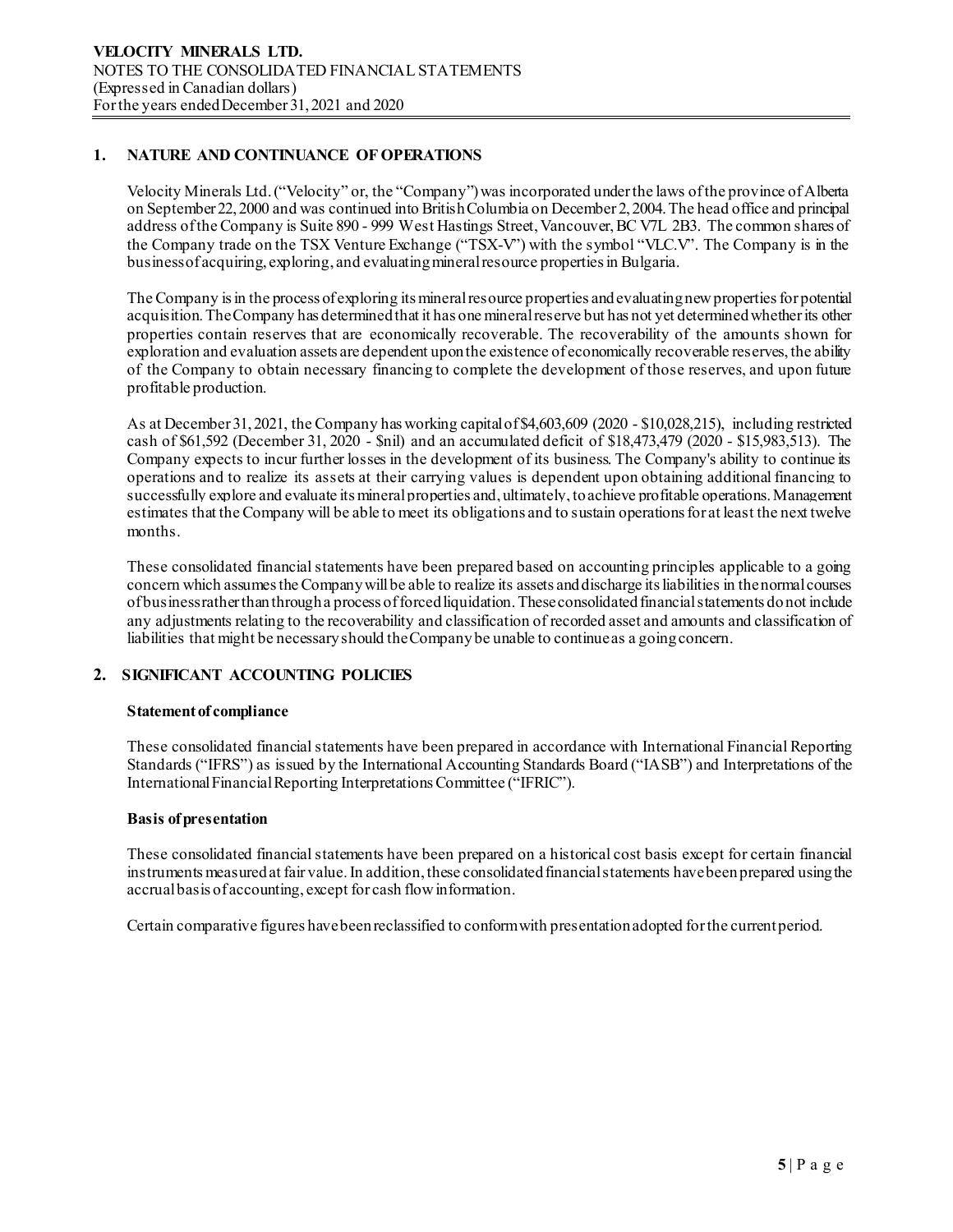## **Basis of consolidation**

These consolidated financial statements represent the results of the Company and its subsidiaries. Amounts are reported in Canadian dollars, unless otherwise indicated.

| Subsidiary                                 | Location | <b>Ownership Interest</b> |
|--------------------------------------------|----------|---------------------------|
| Velocity Exploration Ltd.                  | Canada   | 100%                      |
| Kibela Minerals AD ("Kibela")              | Bulgaria | 100%                      |
| Kabiri Minerals EOOD ("Kabiri")            | Bulgaria | 100%                      |
| Tintyava Exploration AD ("Tintyava")       | Bulgaria | 70%                       |
| Tintyava AgriBio EOOD ("Tintyava AgriBio") | Bulgaria | 70%                       |
| Tethyan Exploration EOOD ("Tethyan")       | Bulgaria | 100%                      |
| Balkan Minerals Development EOOD ("BMD")   | Bulgaria | 100%                      |
| Velocity Minerals Holdings Ltd.            | Malta    | 100%                      |
| Velocity Minerals Malta Ltd.               | Malta    | 100%                      |

The Company established its subsidiary Tethyan in 2020 and Tintyava AgriBio in 2021; effective March 2, 2021, the Company acquired 100% of BMD, which holds the exploration and evaluation permit for Iglika property (Note 6 (e)). Velocity Minerals Holding Ltd, and Velocity Minerals Malta Ltd. were wound up on February 10, 2022.

The Company consolidates its subsidiaries on the basis that it controls the subsidiaries through its ability to govern theirfinancial and operating policies. The Company attributes total comprehensive loss of subsidiaries between the owners of the parent and the non-controlling interests based on their respective ownership interests.

Control exists when the Company has the power, directly or indirectly, to govern the financial and operating policies of an entity to obtain benefits from its activities. The financial statements of subsidiaries are included in the consolidated financial statements from the date that control commences until the date that control ceases. All intercompany transactions and balances have been eliminated.

Non-controlling interests are measured initially at their proportionate share of the acquiree's identifiable net assets at the date of acquisition. Changes in the Company's interest in a subsidiary that do not result in a loss of control are accounted for as equity transactions.

## **Foreign currency transactions**

## Functional and presentation currency

The functional currency is the currency of the primary economic environment in which the entity operates. The functional currency of the Company and its subsidiaries was determined by conducting an analysis of the consideration factors identified in IAS 21, *"The Effects of Changes in Foreign Exchange Rates"*("IAS 21"). The functional currency of the Companyand its subsidiaries is the Canadian dollar.

## Translation of foreign transactions and balances into the functional currency

Foreign currency transactions are translated into the functional currency of the entity at rates of exchange prevailing on the dates of the transactions. At each financial position reporting date, all monetary assets and liabilities that are denominated in foreign currencies are translated to the functional currency of the Company at the rates prevailing at the date of the statement of financial position. Foreign exchange gains and losses resulting from the settlement of such transactions are recognized in profit or loss.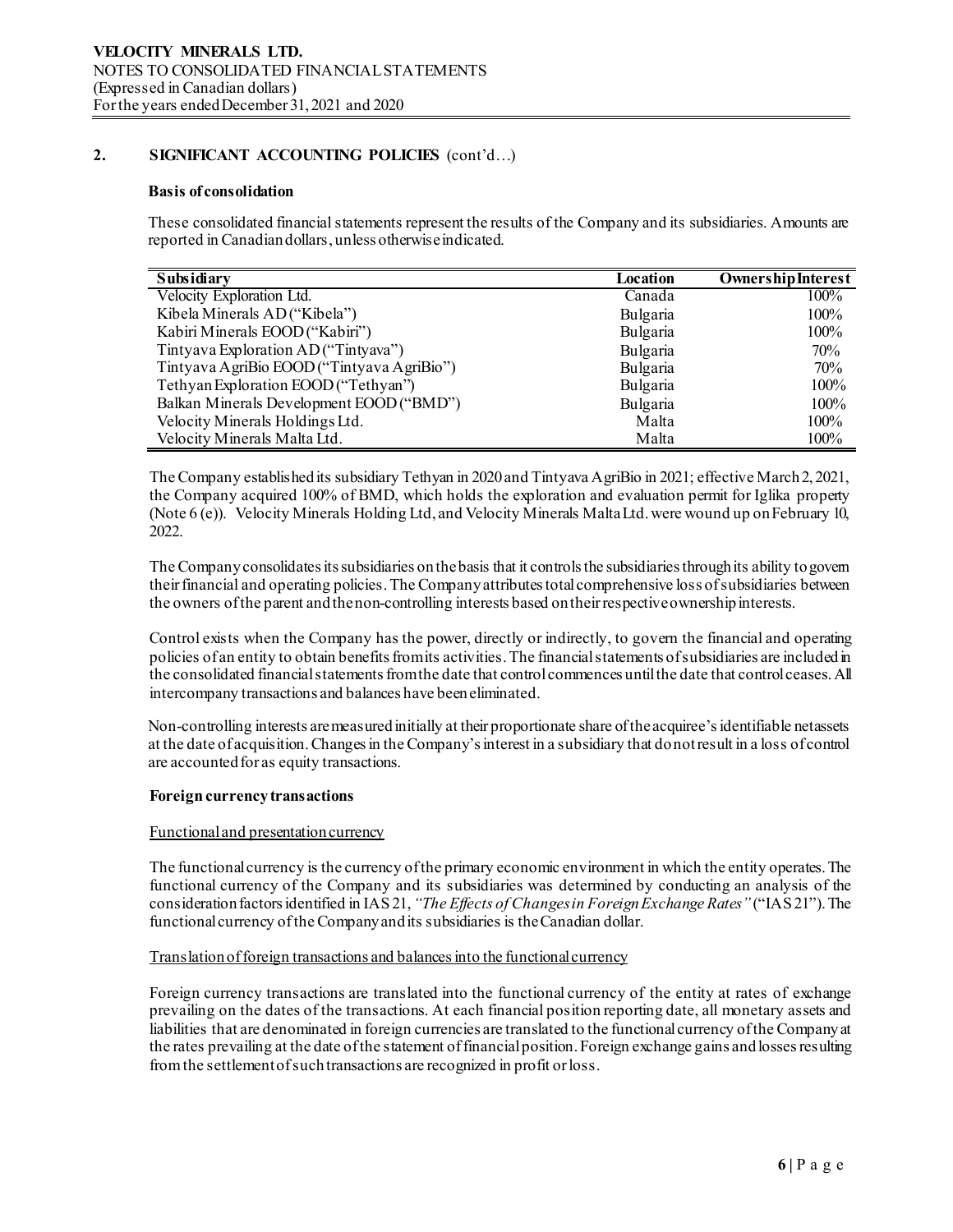## **Cash and cash equivalents**

Cash and cash equivalents consist of restricted cash and highly liquid short-term investments that are readily convertible to cash and have maturities with terms of less than ninety days and/or with original maturities over ninety days but redeemable on demand without penalty.

## **Property and equipment**

Property and equipment are recorded at cost less depreciation, depletion and accumulated impairment losses, if any. Where significant components of buildings and equipment have different useful lives, the components are accounted for as separate items. Expenditures incurred to replace a component that is accounted for separately, including major inspection and overhaul expenditures, are capitalized. Directly attributable expenses incurred for major capital projects are capitalized until the asset is brought to a working conditionfor its intended use.

These costs include dismantling and site restoration costs to the extent these are recognized as a provision.The cost of self‐constructed assets includes the cost of materials, direct labour and an appropriate portion of normal overhead. The costs of day‐to‐day servicing are recognized in expenses as incurred, as "maintenance and repairs."

The Company depreciates its assets, less their estimated residual values, as follows:

| Category               | Method        | Useful life                             |
|------------------------|---------------|-----------------------------------------|
| Equipment and vehicles | Straight-line | 3-5 years                               |
| Computers and software | Straight-line | 1-3 years                               |
| Right-of-useasset      | Straight-line | Earlier of useful life of term of lease |

The depreciation method, useful life and residual values are assessed annually.

#### **Exploration and evaluation assets**

Exploration and evaluation assets include the costs of acquiring licenses, and costs associated with exploration and evaluation activity. All costs related to the acquisition, exploration and evaluation of mineral resource properties are capitalized by property as an intangible asset. Costs incurred before the Company has obtained the legal rights to explore an area, including professional fees incurred in connection with executing an option agreement, are expensed through profit or loss.

Exploration and evaluation assets are assessed for impairment if (i) sufficient data exists to determine technical feasibility and commercial viability or (ii) facts and circumstances suggest that the carrying amount exceeds the recoverable amount.

Once the technical feasibility andcommercial viability of the extraction of mineral resources in an area of interest are demonstrable and the Company's board of directors have approved a construction decision, exploration and evaluation assets attributable to that area of interest are first tested for impairment and then reclassified to development assets within equipment.

Recoverability of the carrying amount of the exploration and evaluation assets is dependent on successful development and commercial exploitation, or alternatively, the sale of the respective areas of interest.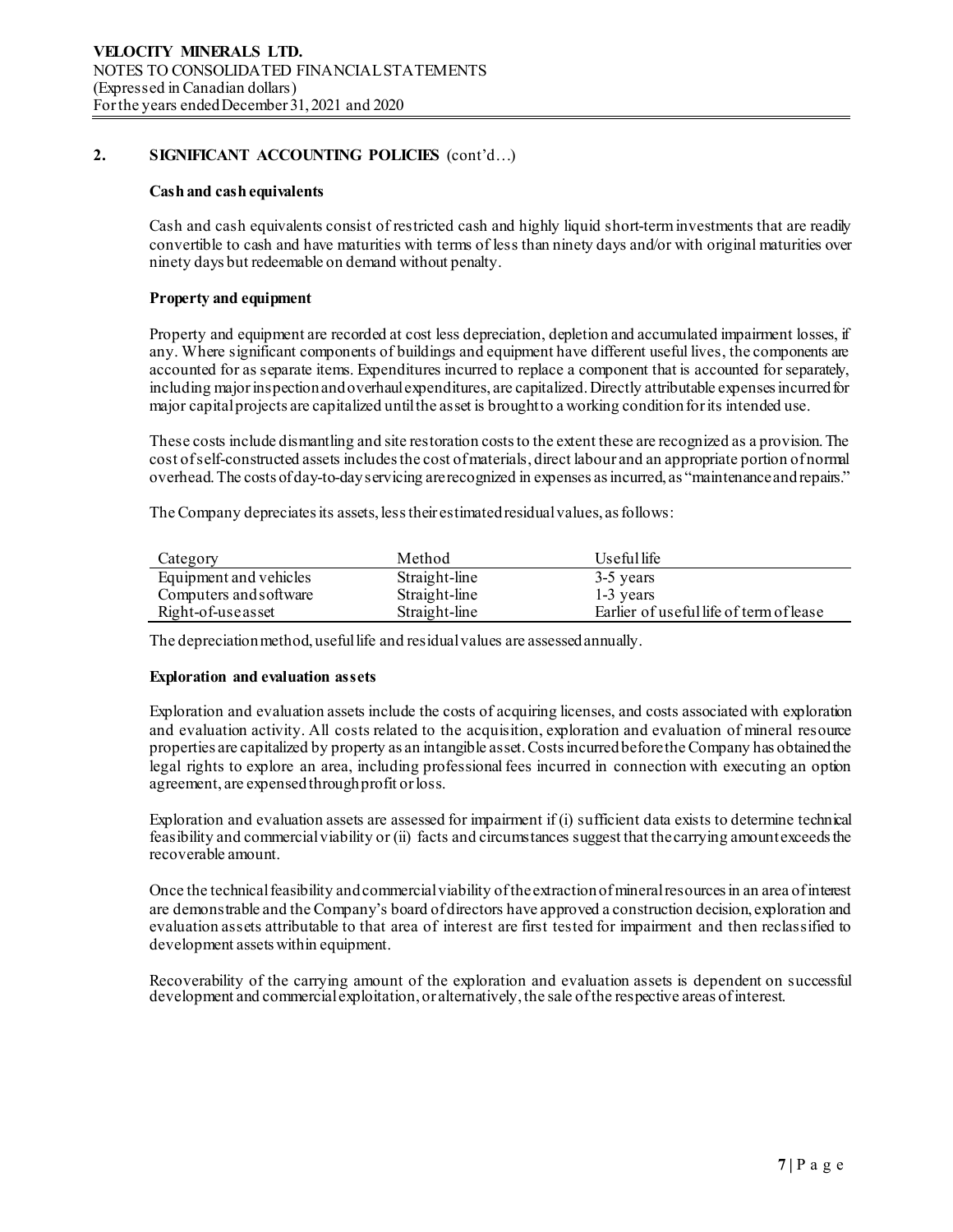## **Decommissioning and Restoration Provisions**

Decommissioning and restoration provisions are recorded when a present legal or constructive obligation exists as a result of past events where it is probable that an outflow of resources embodying economic benefits will be required to settle the obligation, and a reliable estimate of the amount of the obligation can be made. Decommissioning and restoration provisions are determined by discounting the expected future cash flows at a pre-tax rate that reflects current market assessments of the time value of money and the risks specific to the liability. The unwinding of the discount is recognized in profit or loss.

Decommissioning and restoration provisions are recognized at the present value of management's best estimate of fair value of the expenditures required to settle the present obligation at the reporting date. Subsequent to initial measurement, the obligation is adjusted at the end of each period to reflect the passage of time and changes in the estimated future cash flows underlying the obligation. The increase in the provision due to the passage of time is recognized as accretion whereas increases/decreases due to changes in the estimated future cash flows are added to or deducted from the related asset. Actual costs incurred upon settlement of decommissioning and restoration provisions are charged against the provision to the extent the provisions were established.

When some or all of the economic benefits required to settle a provision are expected to be recovered from a third party, the receivable is recognized as an asset if it is virtually certain that reimbursement will be received and the amount receivable can be measured reliably. Changes in reclamation estimates are accounted for prospectively as a change in the corresponding capitalized cost.

The Company did not have any decommissioning and restoration provisions for the years presented.

## **Impairment of long-lived assets**

At the end of each reporting period the carrying amounts of the Company's long-lived assets are reviewed to determine whether there is any indication that those assets are impaired. If any such indication exists, the recoverable amount of the asset is estimated in order to determine the extent of the impairment, if any. The recoverable amount is the higher of fair value less costs to sell and value in use. Fair value is determined as the amount that would be obtained from the sale of the asset in an arm's length transaction between knowledgeable and willing parties. In assessing value in use, the estimated future cash flows are discounted to their present value using a discount rate that reflects current market assessments of the time value of money and the risks specific to the asset. If the recoverable amount of an asset is estimated tobe less than its carrying amount, the carrying amount of the asset is reduced to its recoverable amount and the impairment loss is recognized in profit or loss for the period. For an asset that does not generate largely independent cash inflows, the recoverable amount is determined for the cash generating unit to which the asset belongs.

Where an impairment subsequently reverses, the carrying amount of the asset (or cash generating unit) is increased to the revised estimate and its recoverable amount, but to an amount that does not exceed the carrying amount that would have been determined had no impairment loss been recognized for the asset (or cash generating unit) in prior periods. A reversal of an impairment loss is recognized immediately in profit or loss.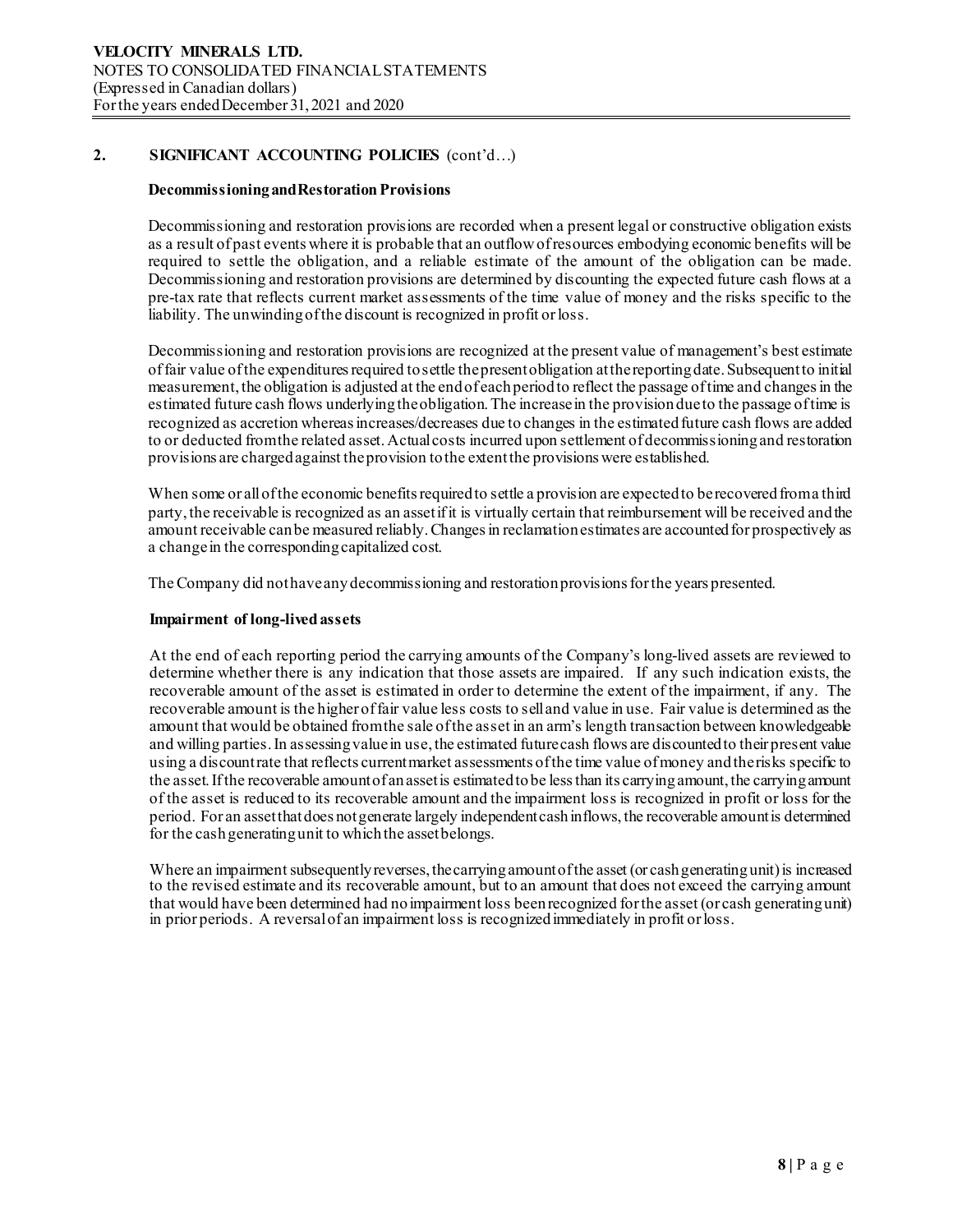## **Leases**

The Company assesses whether a contract is, or contains, a lease, at the inception of the contract. The Company recognises a right-of-use asset and a corresponding lease liability with respect to all lease arrangements in which it is the lessee, except for short-term leases (defined as leases with a lease term of 12 months or less) and leases of low value assets such as office printers. For these leases, the Company recognises the lease payments as an operating expense on a straight-line basis over the term of the lease unless another systematic basis is more representative of the time pattern in which economic benefits fromthe leased assets are consumed.

Right-of-use assets, which are included in property and equipment, are recognized at cost, which is comprised of the initial amount of the lease liability adjusted for any lease payments made at or before the commencement date, plus any initial direct costs and decommissioning and restoration costs, less any lease incentives received. Right-<br>of-use assets are depreciated over the shorter of the asset's useful life and the lease termon a straight-

The lease liability is initially measured at the present value of the lease payments that are not paid at the commencement date, discounted by using the rate implicit in the lease.If this rate cannot be readily determined, the Company uses its incremental borrowing rate. Lease payments included in the measurement of the lease liability comprise of the following:

• Fixed lease payments (including in-substance fixed payments), less any lease incentives receivable;

- Variable lease payments that depend on an index or rate, initially measured using the index or rate at the commencement date;
- The amount expected to be payable by the lessee under residual value guarantees; and

• Payments of penalties for terminating the lease, if the lease term reflects the exercise of an option to terminate the lease.

The lease liability is presented as a separate line in the consolidated statement of financial position. The lease liability is subsequently measured by increasing the carrying amount to reflect interest on the lease liability (using the effective interest method) and by reducing the carrying amount to reflect the lease payments made.

The Company remeasures the lease liability (and makes a corresponding adjustment to the related right-of-use asset) whenever:

• The lease term has changed or there is a significant event or change in circumstances resulting in a change in the assessment of exercise of a purchase option, in which case the lease liability is remeasured by discounting the revised lease payments using a revised discount rate.

• The lease payments change due to changes in an index or rate or a change in expected payment under a guaranteed residual value, in which cases the lease liability is remeasured by discounting the revisedlease payments using an unchanged discount rate (unless the lease payments change is due to a change in a floating interest rate, in which case a revised discount rate is used).

• A lease contract is modified, and the lease modification is not accounted for as a separate lease, in which case the lease liability is remeasured based on the lease term of the modified lease bydiscounting the revised lease payments using a revised discount rate at the effective date of the modification.

The Company did not make any such adjustments during the periods presented.

## **Share capital**

Common shares are classified as shareholders' equity. Incremental costs directly attributable to the issue of common shares and other equity instruments are recognized as a deduction from shareholders' equity. Common shares issued for consideration other than cash, are valued based on their market value at the date the shares are issued.

The Company has adopted the residual value method with respect to the measurement of shares and warrants issued as part of private placement units. The residual value method first allocates value to common shares issued in the private placements at their fair value, as determined by the closing quoted bid price on the issuance date. The balance, if any, is allocated to the warrants. Any fair value attributed to the warrants is recorded as reserves within shareholders' equity.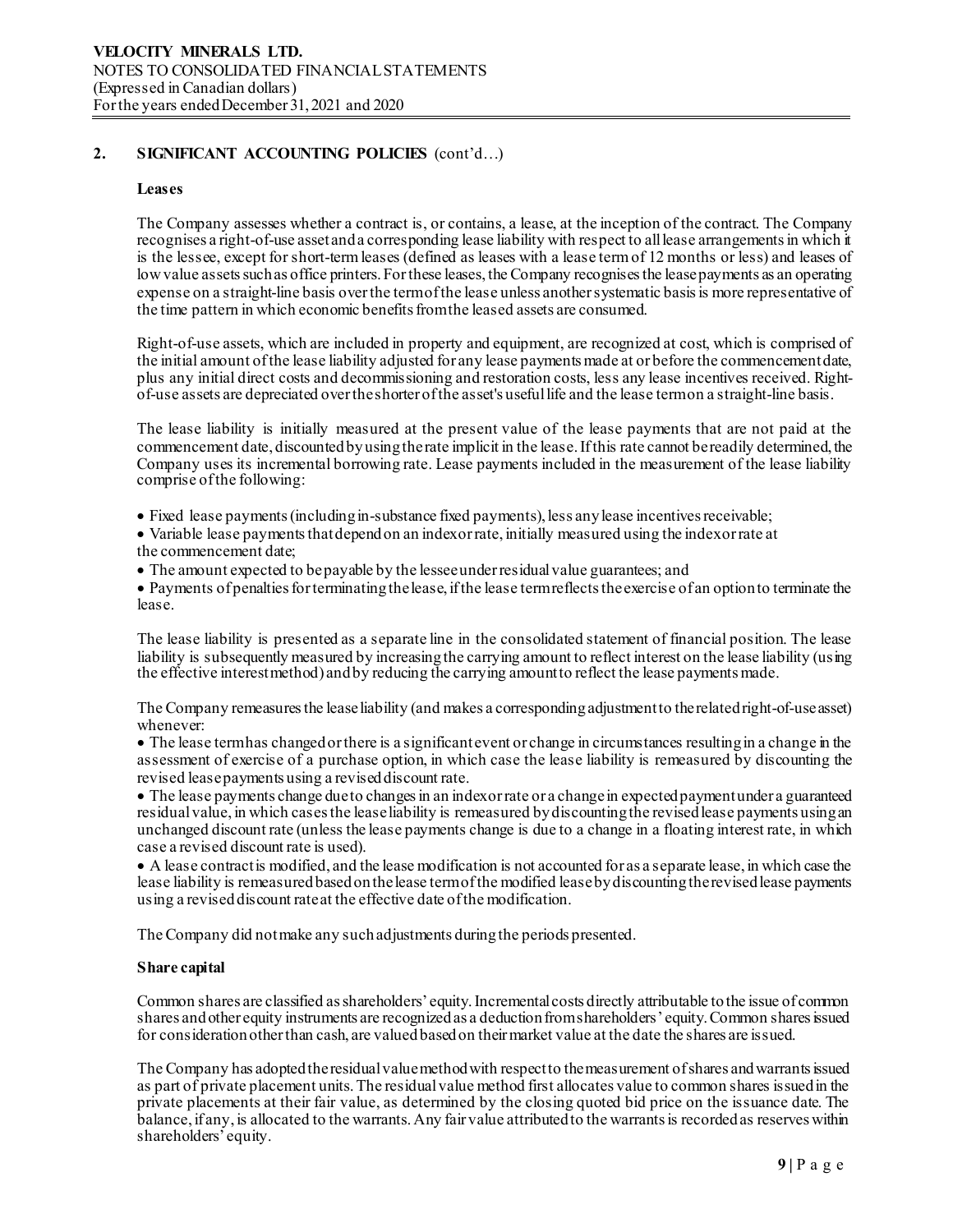## **Financial instruments**

Financial assets are classified according to their contractual cash flow characteristics and the business models under which they are held. On initial recognition, a financial asset is classified as: amortized cost, fair value through profit and loss ("FVPL"), or fair value through other comprehensive income ("FVOCI").

A financial asset is measured at amortized cost if it meets both of the following conditions and is not designated as FVPL:

• it is held with the objective of collecting contractual cash flows; and

• its contractual terms give rise on specified dates to cash flows that are solely payments of principal and interest on the principal amount outstanding.

On initial recognition of an equity investment that is not held for trading, the Company may irrevocably elect to measure the investment at FVOCI whereby changes in the investment's fair value (realized and unrealized) will be recognized permanently in OCI with no reclassification to profit or loss. The election is made on an investment-byinvestment basis.

All financial assets not classified as amortized cost or FVOCI are classified as and measured at FVPL. This includes all derivative assets. On initial recognition, a financial asset that otherwise meets the requirements to be measured at amortized cost or FVOCI may be irrevocably designated as FVPL if doing so eliminates or significantly reduces an accounting mismatch that would otherwise arise.

Financial instruments are measured on initial recognition at fair value, plus, in the case of financial instruments other than those classified as FVPL, directly attributable transaction costs. Measurement of financial assets in subsequent periods depends on whether the financial asset has been classified as amortized cost, FVPL or FVOCI. Measurement of financial liabilities subsequent to initial recognition depends on whether they are classified as amortized cost or FVPL. Financial assets and financial liabilities classified as amortized cost are measured subsequent to initial recognition using the effective interest method.

An 'expected credit loss' impairment model applies which requires a loss allowance to be recognized based on expected credit losses. The estimated present value of future cash flows associated with the asset is determined and an impairment loss is recognized for the difference between this amount and the carrying amount as follows: the carrying amount of the asset is reduced to estimated present value of the future cash flows associated with the asset, discounted at the financial asset's original effective interest rate, either directly or through the use of an allowance account and the resulting loss is recognized in profit or loss for the period.

In a subsequent period, if the amount of the impairment loss related to financial assets measured at amortized cost decreases, the previously recognized impairment loss is reversed through profit or loss tothe extent that the carrying amount of the investment at the date the impairment is reversed does not exceed what the amortized cost would have been had the impairment not been recognized.

Financial liabilities that are not contingent consideration of an acquirer in a business combination, held for trading, or designated as at FVTPL, are measured at amortized cost using the effective interest method. These liabilities are initially recognised as fair value net of any transaction costs directly attributable to the issuance of the instrument and subsequently carried at amortised cost using the effective interest rate method.

Accounts payable and accrued liabilities represent liabilities for goods and services provided to the Company prior to the end of the period, which are unpaid. Accounts payable and accrued liabilities are unsecured and are usually paid within 45 days of recognition.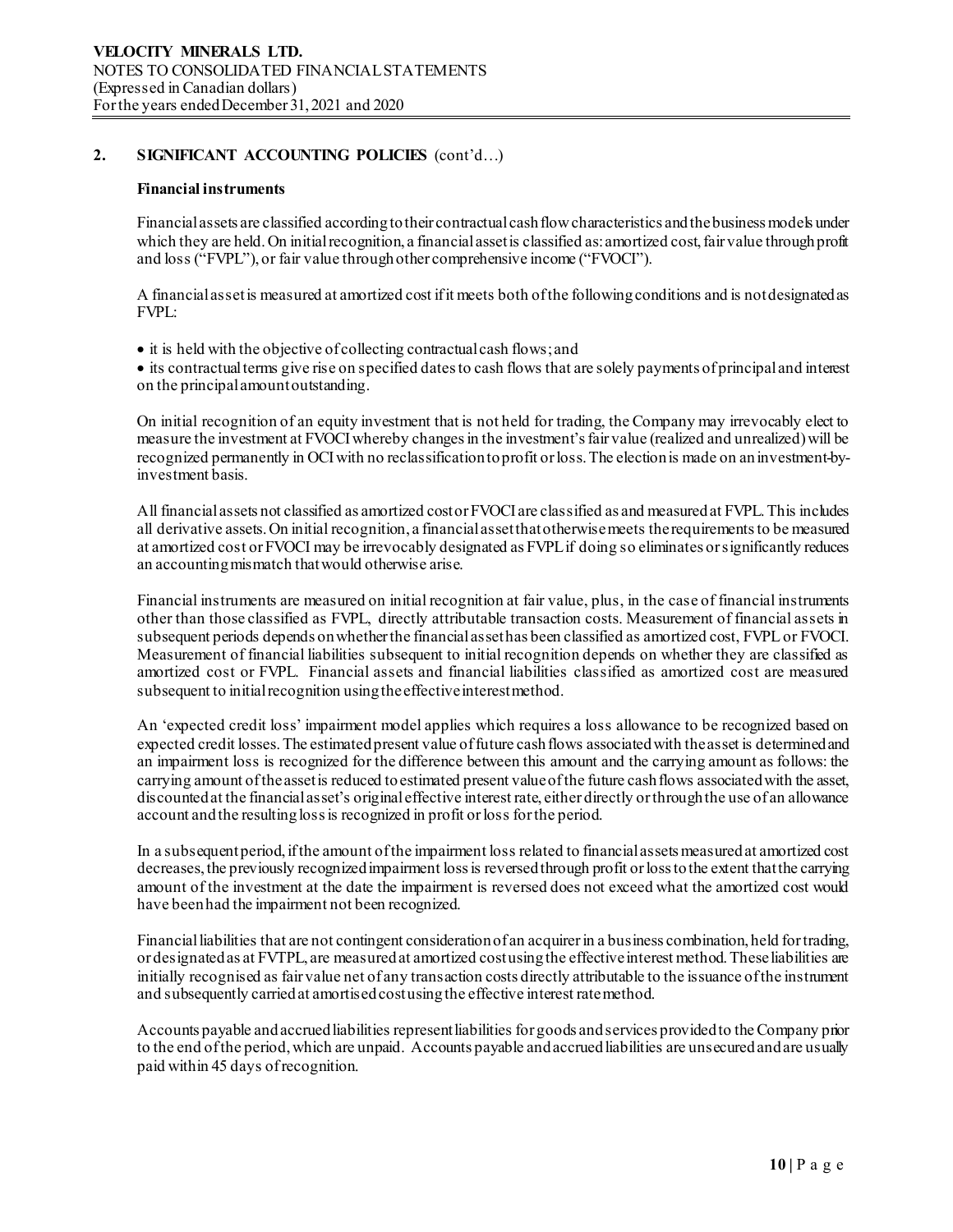## **Financial instruments** (cont'd…)

Compound financial instruments issued by the Company comprise convertible notes denominated in Canadian dollar that can be converted to ordinary shares at the option of the holder, when the number of shares to be issued is fixed and does not vary with changes in fair value.

The liability component of compound financial instruments is initially recognised at the fair value of a similar liability that does not have an equity conversion option. The equity component is initially recognised at the difference between the fair value of the compound financial instrument as a whole and the fair value of the liability component. Any directly attributable transaction costs are allocated to the liability and equity components in proportion to their initial carrying amounts.

Subsequent to initial recognition, the liability component of a compound financial instrument is measured at amortised cost using the effective interest method. The equity component of a compound financial instrument is not remeasured.

Interest related to the financial liability is recognised in profit or loss. On conversion at maturity, the financial liability is reclassified to equity and no gain or loss is recognised.

The Company has classified and measured its financial instruments as described below:

- Cash and cash equivalents are classified as FVPL.
- Receivables are classified as and measured at amortized cost.
- Trade and other payables are classified as and measured at amortized cost.
- Convertible debenture is classified as and measured at amortized cost.

#### **Income taxes**

Current tax is the expected tax payable or receivable on the local taxable income or loss for the year, using local tax rates enacted or substantively enacted at the financial position reporting date, and includes any adjustments to tax payable or receivable in respect of previous years.

Deferred taxes are recognized in respect of temporary differences between the carrying amounts of assets and liabilities for financial reporting purposes and the amounts used for taxation purposes. Deferred tax is measured at the tax rates that are expected to be applied to temporary differences when they reverse, based on the laws that have been enacted or substantively enacted by the financial position reporting date. Deferred tax is not recognized for temporary differences which arise on the initial recognition of assets or liabilities in a transaction that is not a business combination and that affects neither accounting, nor taxable profit or loss.

A deferred tax asset is recognized for unused tax losses, tax credits and deductible temporary differences, to the extent that it is probable that future taxable profits will be available against which they can be utilized. Deferred tax assets are reviewed at each reporting date and are reduced to the extent that it is no longer probable that the related tax benefit will be realized.

#### **Loss per share**

The Company presents basic and diluted loss per share data for its common shares, calculated by dividing the loss attributable to common shareholders of the Company by the weighted average number of common shares outstanding during the period. Diluted loss per share does not adjust the loss attributable to common shareholders or the weighted average number of common shares outstanding when the effect is anti-dilutive.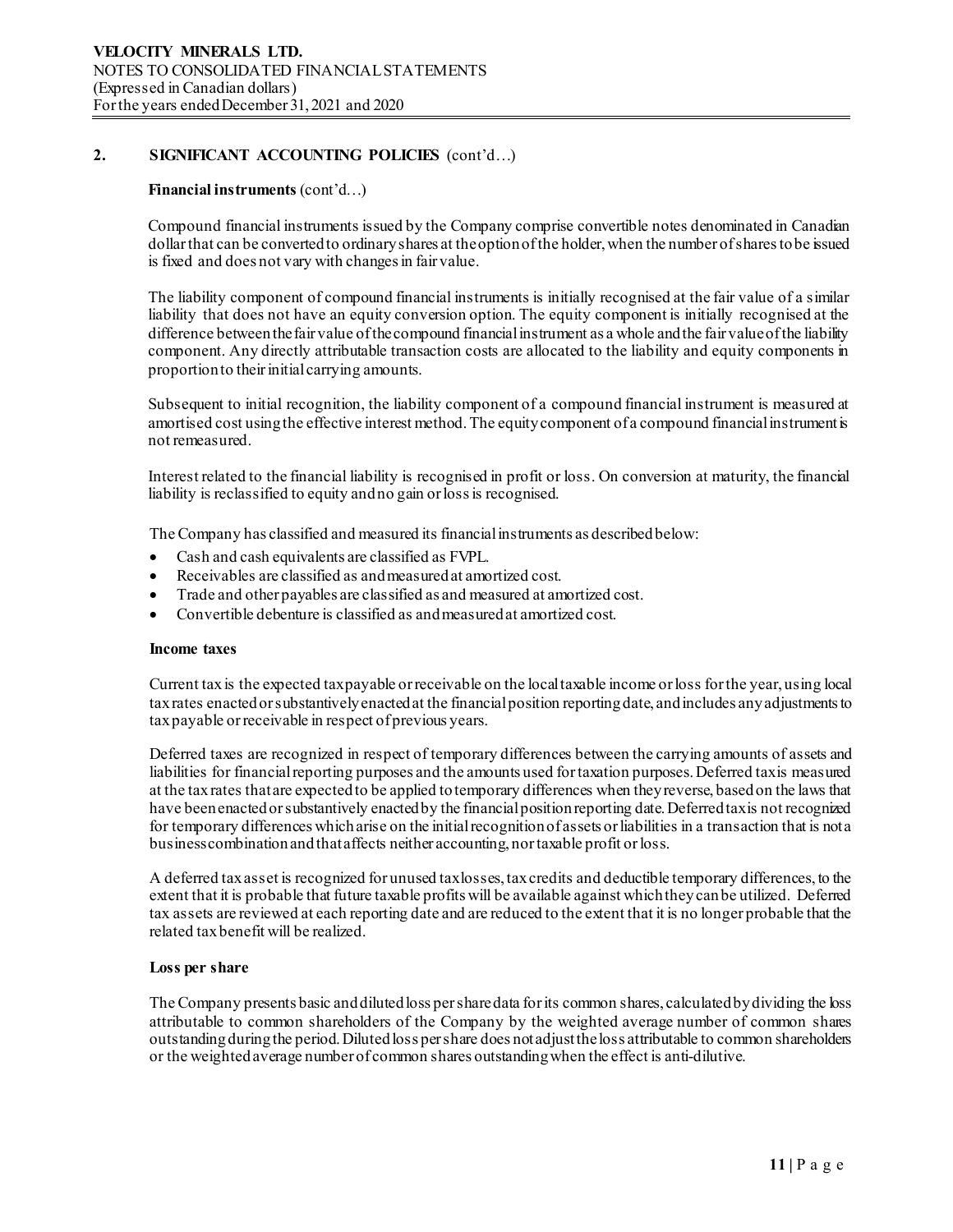## **Critical accounting estimates and judgements**

The preparation of these consolidated financial statements requires management to make certain estimates, judgements and assumptions that could result in a material adjustment to the carrying amounts of assets and liabilities in the event that actual results differ from assumptions made.

The information about significant areas of judgement considered by management in preparing these consolidated financial statements is as follows:

## *Going concern*

The preparation of these consolidated financial statements requires management to make judgements regarding the going concern of the Company as previously discussed in Note 1.

## *Business combinations*

Judgement is used in determining whether an acquisition is a business combination or an asset acquisition. Management determines whether assets acquiredand liabilities assumed constitute a business. A business consists of inputs and processes applied to those inputs that have the ability to create outputs. Management determines whether assets acquired and liabilities assumed constitute a business. In examining processes and potential outputs, management considers the ability of the acquired and existing processes to adequately be capable of producing the potential outputs; where the processes are insufficient and/or incomplete to produce potential outputs, the Company considers the acquisition to be an asset acquisition. The acquisition of Balkan Minerals Development  $\overrightarrow{OOD}$  (Note 6 (e)) was an asset acquisition.

The information about significant areas of estimation uncertainty considered by management in preparing these consolidated financial statements is as follows:

## *Income taxes*

The ultimate realization of deferred tax assets is dependent upon the generation of future taxable income. To the extent that management's assessment of the Company's ability to utilize future tax deductions changes, the Company would be required to recognize more or fewer deferred tax assets, and deferred income tax provisions or recoveries could be affected.

To the extent that any of management's assumptions change, there could be a significant impact on the Company's future financial position, profit or loss and cash flows.

## *Carrying value and recoverability of exploration and evaluation assets*

The carrying amount of the Company's exploration and evaluation assets does not necessarily represent present or future values, and these assets have been accounted for under the assumption that the carrying value will be recoverable. Recoverability is dependent on various factors, including the discovery of economically recoverable reserves, the ability of the Company to obtain the necessary financing to complete development, and upon future profitable production or proceeds from the disposition of the exploration and evaluation assets themselves.

## **COVID-19**

In March 2020, the World Health Organization declared the outbreak of COVID-19 a global pandemic. Government measures to limit the spread of COVID-19, including the closure of non-essential businesses, did not materially disrupt the Company's operations during the year.

Due to the uncertainty surrounding COVID-19, it is not possible to predict the impact that COVID-19 will have on the Company's business, financial position, and operating results in the future.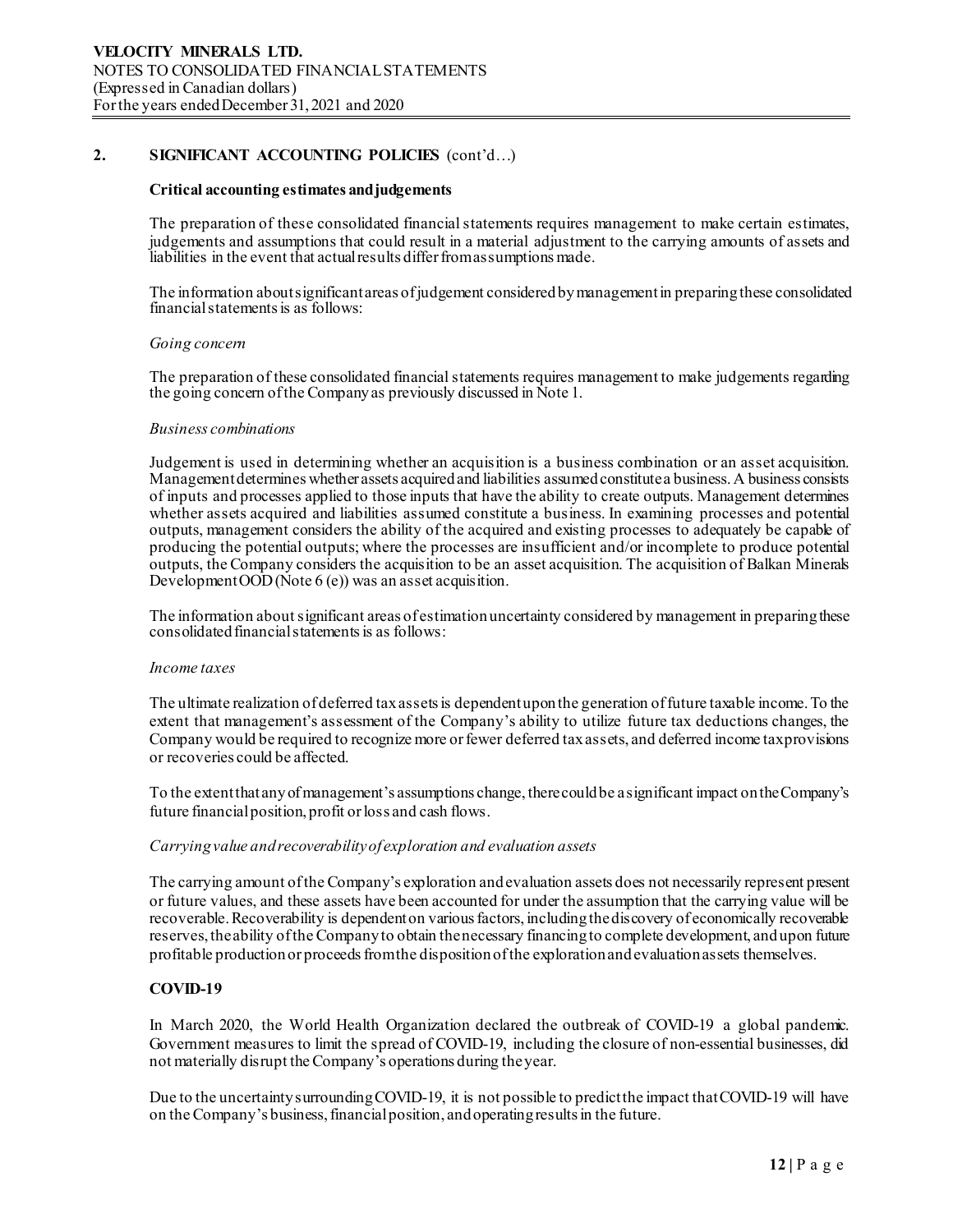## **3. CASH AND CASH EQUIVALENTS**

|                                                                   |                           | December 31, 2021 December 31, 2020 |
|-------------------------------------------------------------------|---------------------------|-------------------------------------|
| Cash and cash equivalents held with banks in<br>Canadian dollars  | 3,879,495<br><sup>S</sup> | 9.646.079                           |
| Cash and restricted cash held with banks in<br>foreign currencies | 797,067                   | 897.742                             |
| Total                                                             | 4.676.562                 | 10,543,821                          |

## **4. RECEIVABLES**

|                              | <b>December 31, 2021</b> |         | December $31,2020$ |         |
|------------------------------|--------------------------|---------|--------------------|---------|
| Trade receivables            |                          | 819     |                    | 76,853  |
| Value added taxes receivable |                          | 302,187 |                    | 185,890 |
| Total                        |                          | 303,006 |                    | 262,743 |

## **5. PROPERTY AND EQUIPMENT**

|                                                  | Right-of-use<br>assets | Equipment<br>and vehicles | <b>Computers</b><br>and software | <b>Total</b>           |
|--------------------------------------------------|------------------------|---------------------------|----------------------------------|------------------------|
| Costs                                            |                        |                           |                                  |                        |
| Balance at December 31, 2019                     | \$.<br>51,192          | S<br>20,684               | \$<br>35,920                     | \$107,796              |
| <b>Additions</b>                                 | 66,631                 | 33,994                    | 46,814                           | 147,439                |
| Balance at December 31, 2020                     | 117,823                | 54,678                    | 82,734                           | 255,235                |
| <b>Additions</b>                                 | 96,168                 | 28,779                    | 29,950                           | 154,897                |
| Balance at December 31, 2021                     | 213,991                | 83,457                    | 112,684                          | 410,132                |
| <b>Accumulated depreciation</b>                  |                        |                           |                                  |                        |
| Balance at December 31, 2019                     | \$.<br>(2,154)         | S<br>(3,724)              | \$(18,269)                       | (24, 147)              |
| <b>Additions</b>                                 | (44, 623)              | (17, 307)                 | (18,917)                         | (80, 847)              |
| Balance at December 31, 2020<br><b>Additions</b> | (46, 777)<br>(17, 476) | (21,031)<br>(5,665)       | (37, 186)<br>(37, 774)           | (104,994)<br>(60, 915) |
| Balance at December 31, 2021                     | (64,253)               | (26,696)                  | (74,960)                         | (165,909)              |
| Book value, December 31, 2020                    | 71,046<br>S.           | 33,647                    | 45,548                           | \$150,241              |
| Book value, December 31, 2021                    | 149,738                | 56,761                    | 37,724                           | 244,223                |

During the year ended December 31, 2021, the Company capitalized \$49,671 (2020 - \$80,847) of depreciation to exploration and evaluation assets.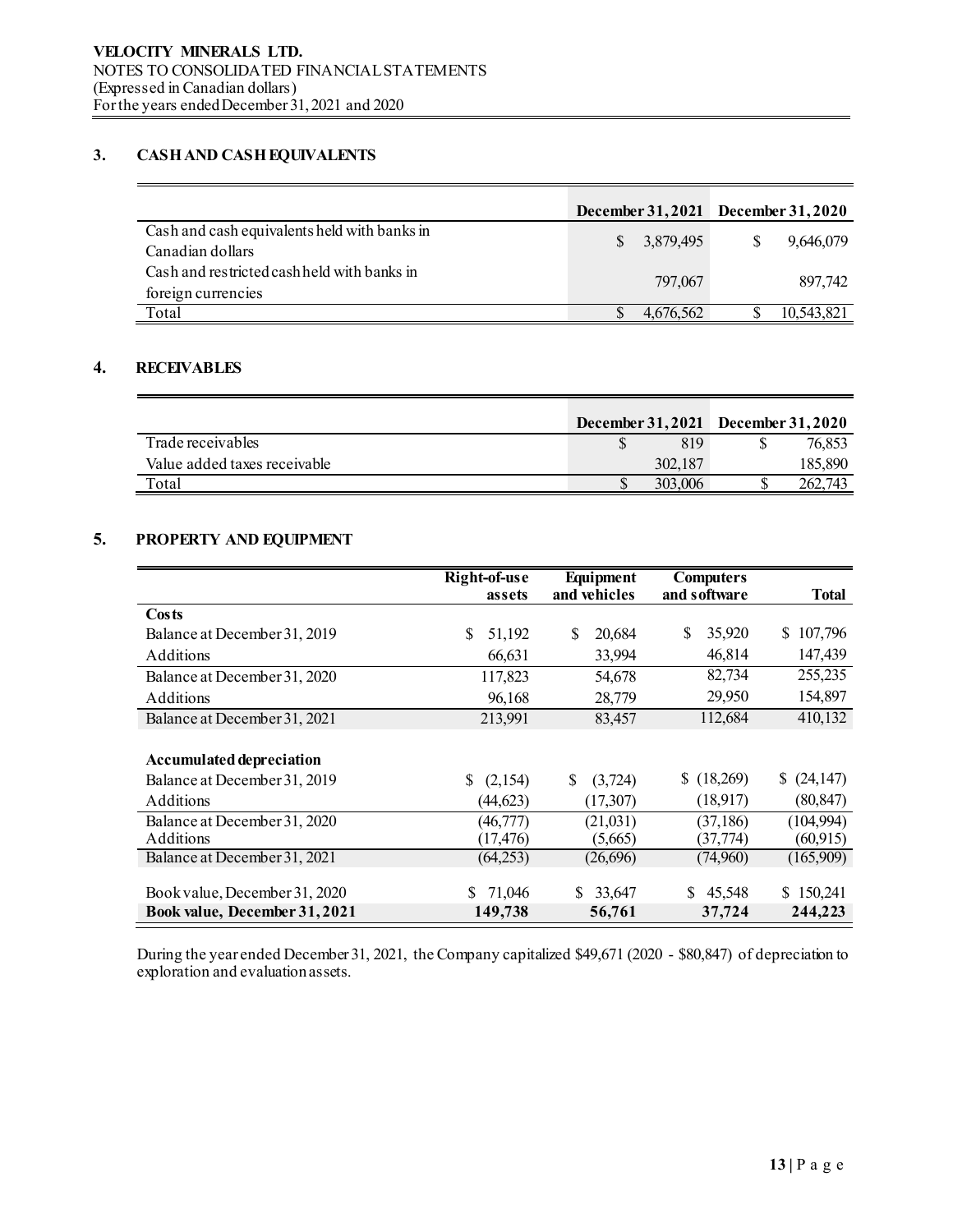## **6. EXPLORATION AND EVALUATION ASSETS**

Title to exploration and evaluation assets involves certain inherent risks due to the difficulties of determining the validity of certain claims as well as the potential for problems arising from the frequently ambiguous conveyancing history characteristic of many exploration and evaluation assets. The Company has investigated title to all its exploration and evaluation assets and, to the best of its knowledge, title to all of its properties are in good standing.

## a) Tintyava Property – Bulgaria

On July 19, 2017, the Company, through its subsidiary Kibela, entered into an Option Agreement whereby the Company was been granted an option by Gorubso-Kardzhali AD ("Gorubso") to acquire an undivided 70% legal and beneficial interest in Tintyava, an entity owned by Gorubso that holds a 100% interest in a prospecting and exploration permit (the "Option") located in south-eastern Bulgaria (the "Tintyava Option").

For the Company to exercise the Tintyava Option, it had to make the payment of a tender fee of 360,000 BGN (\$266,760) to the Ministry of Energy of the Republic of Bulgaria and deliver an NI 43-101 preliminary economic assessment on the Tintyava Property. During 2019, the Company met the obligations of the Option Agreement and exercised its option to acquire an undivided 70% interest in the Tintyava property. As a result, on March 1, 2019, shares of Tintyava, representing 70% ownership by the Company, were registered in the name of Kibela.

The change in control was recorded as an asset acquisition, and on consolidation, the Company's investment in Tintyava is eliminated. On consolidation, the carrying value of the net assets of Tintyava are combined with the accounts of the Company.

## b) Nadezhda Property – Bulgaria

On March 5, 2019, the Company entered into an option agreement for the Nadezhda project, which is centered on the Makedontsi deposit. Under the terms of the option agreement, the Company can earn a 70% interest in the Nadezhda project by delivering certain data and reports including a mineral resource estimate prepared under National Instrument 43-101 of the Canadian Securities Administrators. The term of the option agreement is six years.

On November 16, 2021, the Company announced that it had met its obligation under the option agreement and had exercised its option and is deemed to have earned a 70% interest in the Nadezhda project and to be in joint venture with Gorubso for the further development of the Nadezhda project. As at December 31, 2021 the joint venture entity had not been formed.

## c) MomchilProperty – Bulgaria

On March 5, 2019, the Company entered into an option agreement for the Momchil project, which is centered on the Obichnikdeposit. Under the terms of the option agreement, the Company can earn a 70% interest in the Momchil project by delivering certain data and reports including a mineral resource estimate prepared under National Instrument 43-101 of the Canadian Securities Administrators. The term of the agreement is six years.

On June 23, 2021, the Company announced that it had met its obligation under the option agreement and had exercised its option and is deemed to have earned a 70% interest in the Momchil project and to be in joint venture with Gorubso for the further development of the Momchil project. As at December 31, 2021 the joint venture entity had not been formed.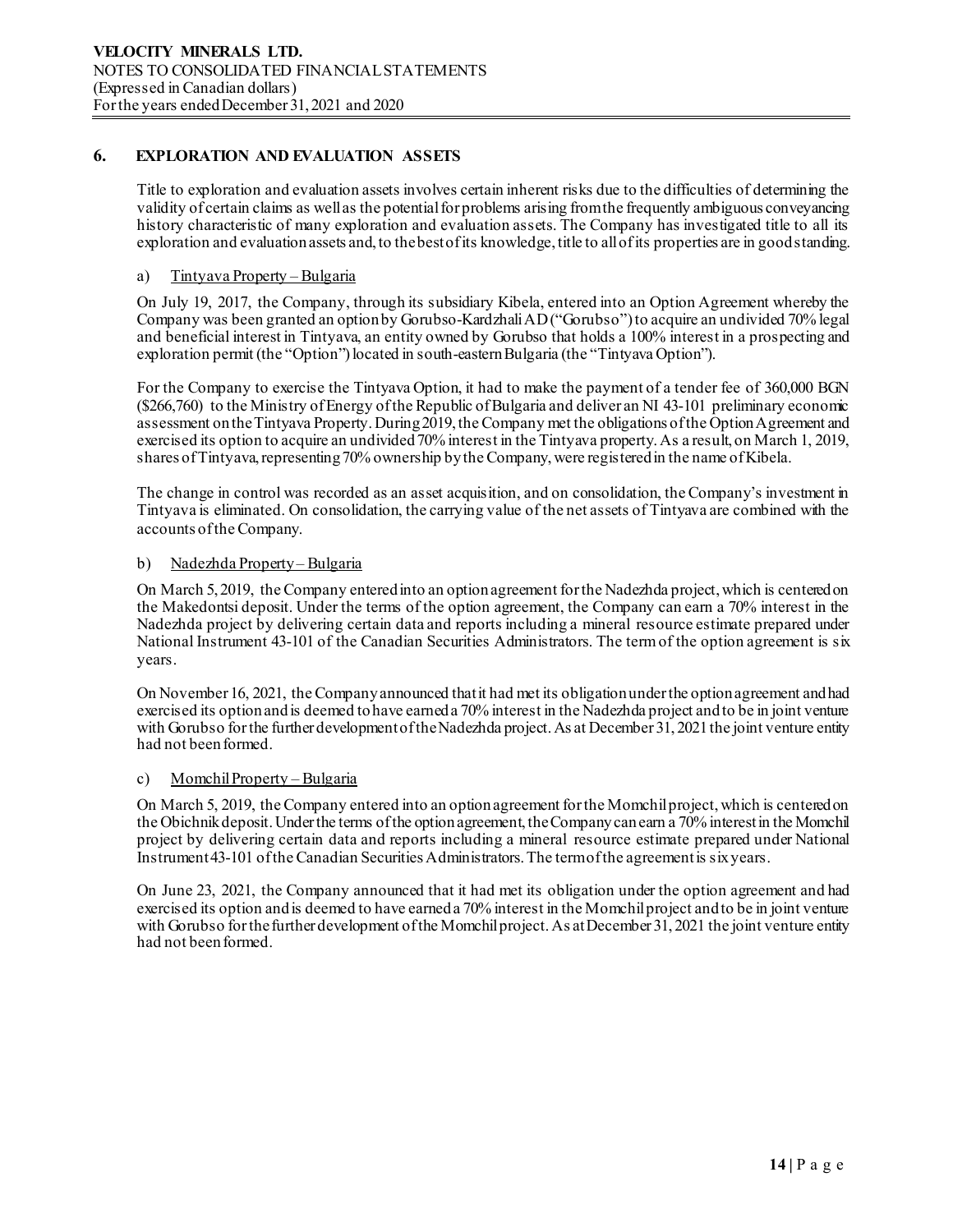## **6. EXPLORATION AND EVALUATION ASSETS (cont'd…)**

## d) Sedefche Property – Bulgaria

On September 25, 2019, the Company entered into an option agreement for the Sedefche project ("Sedefche") with Gorubso. The Company could have earneda 70% interest in Sedefche by completing 5,000 m of drilling prior to March 31, 2020 (the "Initial Drilling"). The Initial Drilling was completed as at March 31, 2020. Pursuant to the option agreement, the Company made the election to complete an additional drill program (the "Additional Drilling") by September 25, 2020.

On September 25, 2020, the parties amended the terms of the option agreement to extend the term of the option period to October 25, 2020 for the purpose of providing additional time for the parties to negotiate and enter into a relinquishment agreement, whereby the Optionor – Gorubso - shall reimburse the Company for the exploration and evaluation work carried out in the Sedefche property from the commencement of the option agreement to September 24, 2020. On receipt of the reimbursement, the Company shall agree not to exercise and to relinquish the option and all right, title and interest in and to the Sedefche project. In addition, the Company shall provide to Gorubso all of the data related to Sedefche.

On October 22, 2020, the Company executed a relinquishment agreement and received the reimbursement amount of 1,938,931 Bulgarian lev or \$1,523,880, and the Company relinquished its interest in Sedefche property. In connection with the relinquishment of Sedefche, the Company recorded recoveries of \$1,523,880 to exploration and evaluation assets, and an impairment loss of \$32,829.

## e) Iglika Property – Bulgaria

On June 26, 2020, the Company entered into a Letter Agreement with Balkan Minerals Development OOD ("BMD"), a Bulgarian private company, and its shareholders, for an exclusive option to acquire a 100% interest in the Iglika gold-copper property ("Iglika") through acquiring all of the issued and outstanding shares of BMD.

Under the terms of the Letter agreement, the Company could have acquired an initial 51% of BMD shares by completing the following: (i) pay BGN 62,500 to BMD on signing of the Letter Agreementand (ii) incur exploration expenditures in the amount of EUR 300,000 by December 31, 2020. The Company could earn the remaining 49% of BMD shares by incurring additional exploration expenditures in the amount of EUR 500,000 by December 31, 2021.

On February 19, 2021, the parties entered into a definitive agreement, which amended the terms of the Letter agreement. Pursuant to the terms of the definitive agreement, the Company could acquire 100% of BMD shares by incurring EUR 300,000 in exploration and evaluation by December 31, 2021. On March 2, 2021, the Company acquired 100% of BMD shares. BMD former shareholders have retained a 2% net smelter returns royalty capped at US\$5,000,000. At any time, 1.5% of the royalty can be purchased forEUR 1,500,000.

The acquisition was accounted for as an asset acquisition. No value was ascribed to the Option Royalty due to the early stage of exploration. There were insignificant assets or liabilities transferred, other than the mineral property.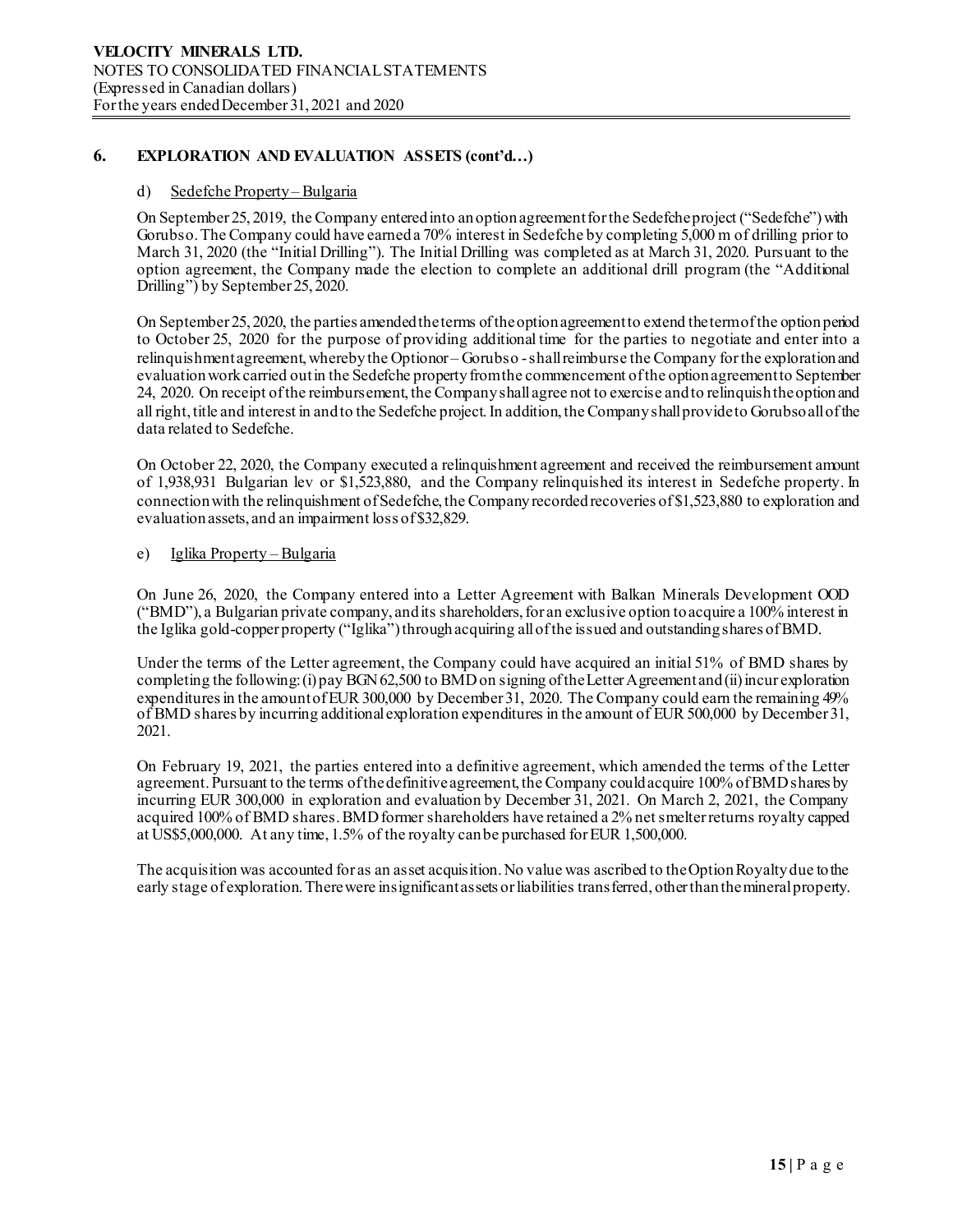## **6. EXPLORATION AND EVALUATION ASSETS** (cont'd…)

## f) Exploration and evaluation assets continuity

|                                   | Tintyava   | <b>Nadezhda</b> | Momchil   | <b>Iglika</b> | <b>Total</b> |
|-----------------------------------|------------|-----------------|-----------|---------------|--------------|
|                                   | \$         | \$              | \$        | \$            | \$           |
| <b>Acquisition costs</b>          |            |                 |           |               |              |
| Balance, December 31, 2020        | 2,040,270  | 1,384           | 1,384     | 106,952       | 2,149,990    |
| Additions – legal and claim fees  | 57,487     | 5,251           |           | 39,180        | 101,918      |
| <b>Balance, December 31, 2021</b> | 2,097,757  | 6,635           | 1,384     | 146,132       | 2,251,908    |
| <b>Exploration and evaluation</b> |            |                 |           |               |              |
| Balance, December 31, 2020        | 9,997,944  | 402,984         | 4,690,197 | 660,556       | 15,751,681   |
| Community relations               | 18,129     |                 |           | 24,610        | 42,739       |
| Drilling and assays               | 1,951,090  | 131,903         | 469,382   | 4,926         | 2,557,301    |
| Feasibility study                 | 79,865     | 12,684          | 27,931    |               | 120,480      |
| Field and vehicles                | 281,409    | 15,646          | 45,003    | 96,619        | 438,677      |
| Geological                        | 247,645    | 32,148          | 73,662    | 308,676       | 662,131      |
| Geochemistry                      | 61,949     |                 | 20,296    | 67,367        | 149,612      |
| Geophysics                        | 1,740      |                 |           | 101,043       | 102,783      |
| Reclamation                       | 46,782     |                 |           |               | 46,782       |
| Salaries                          | 595,750    | 59,368          | 135,751   | 173,056       | 963,925      |
| Share-based compensation          | 25,305     | 632             | 632       | 88,946        | 115,515      |
|                                   | 3,309,664  | 252,381         | 772,657   | 865,243       | 5,199,945    |
| Balance, December 31, 2021        | 13,307,608 | 655,365         | 5,462,854 | 1,525,799     | 20,951,626   |
| <b>Balance, December 31, 2021</b> | 15,405,365 | 662,000         | 5,464,238 | 1,671,931     | 23,203,534   |

|                                   | Tintyava   | <b>Nadezhda</b> | <b>Momchil</b> | <b>Sedefche</b> | <b>Iglika</b> | <b>Total</b> |
|-----------------------------------|------------|-----------------|----------------|-----------------|---------------|--------------|
|                                   | S          | \$              | \$             | \$              | S             | \$           |
| <b>Acquisition costs</b>          |            |                 |                |                 |               |              |
| Balance, December 31, 2019        | 2,005,136  |                 |                |                 |               | 2,005,136    |
| Additions - legal and claim fees  | 35,134     | 1,384           | 1,384          |                 | 106,952       | 144,854      |
| <b>Balance, December 31, 2020</b> | 2,040,270  | 1,384           | 1,384          |                 | 106,952       | 2,149,990    |
| <b>Exploration and evaluation</b> |            |                 |                |                 |               |              |
| Balance, December 31, 2019        | 6,380,152  | 137,440         | 1,669,925      | 412,699         |               | 8,600,216    |
| Drilling and assays               | 1,331,164  | 29,646          | 2,167,370      | 734,777         | 40,137        | 4,303,094    |
| Geological and studies            | 1,446,977  | 130,649         | 200,996        | 159,952         | 120,810       | 2,059,384    |
| Geochemistry                      | 66,874     |                 | 1,079          |                 | 41,098        | 109,051      |
| Geophysics                        | 14,563     | 42,027          | 90,609         |                 | 282,056       | 429,255      |
| Field and vehicles                | 220,484    | 19,512          | 90,468         | 45,636          | 42,925        | 419,025      |
| Salaries                          | 482,264    | 38,708          | 420,770        | 182,534         | 133,530       | 1,257,806    |
| Share-based compensation          | 55,466     | 5,002           | 48,980         | 21,111          |               | 130,559      |
|                                   | 3,617,792  | 265,544         | 3,020,272      | 1,144,010       | 660,556       | 8,708,174    |
| Balance, December 31, 2020        | 9,997,944  | 402,984         | 4,690,197      | 1,556,709       | 660,556       | 17,308,390   |
| Cash proceeds                     |            |                 |                | (1,523,880)     |               | (1,523,880)  |
| Impairment                        |            |                 |                | (32, 829)       |               | (32, 829)    |
| Balance, December 31, 2020        | 12,038,214 | 404,368         | 4,691,581      |                 | 767,508       | 17,901,671   |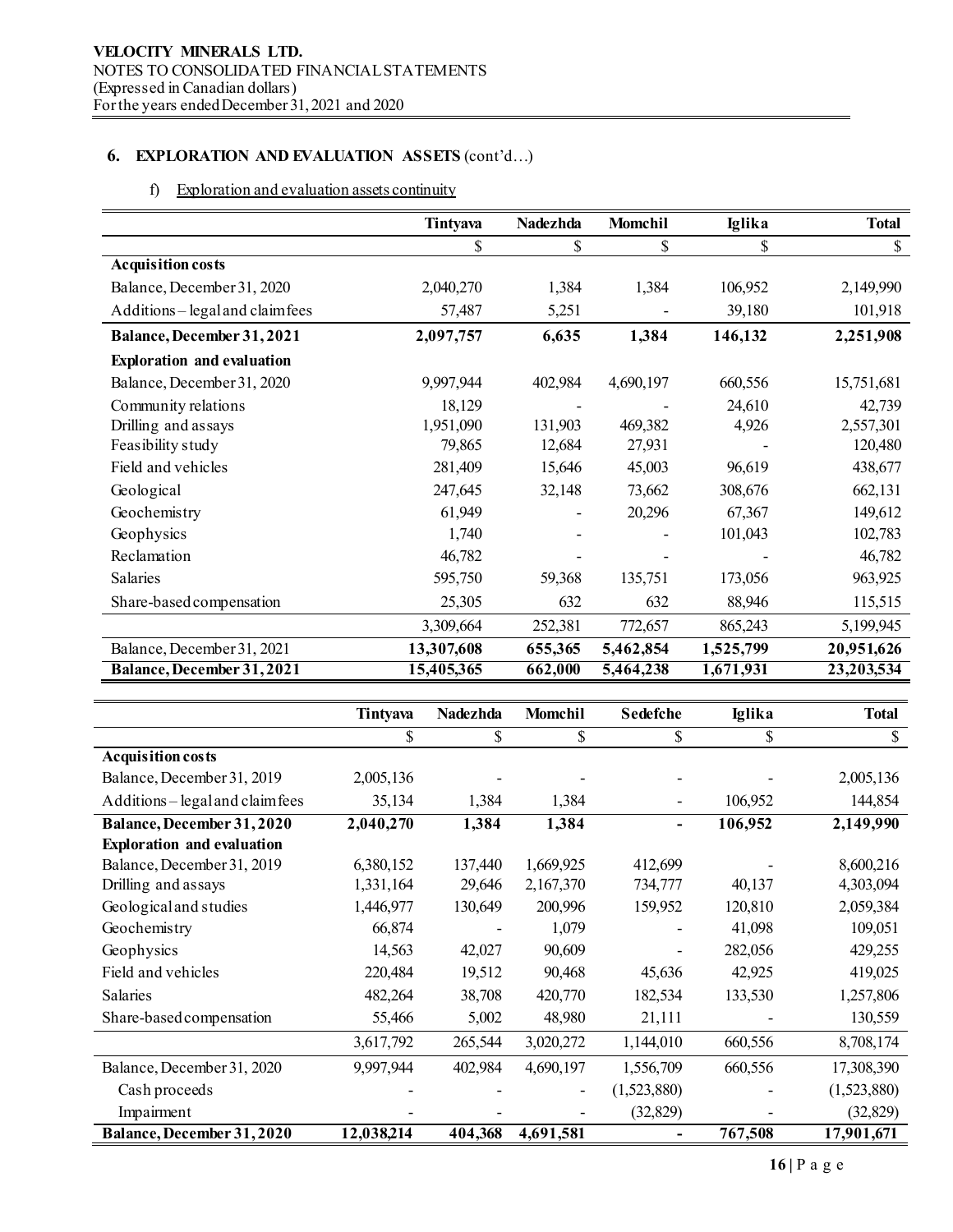## **7. TRADE AND OTHER PAYABLES**

|                                   |   | December 31,<br>2021     | December 31,<br>2020 |
|-----------------------------------|---|--------------------------|----------------------|
| Trade payables                    | S | 368,479                  | 795,941              |
| Accrued interest payable (Note 9) |   | $\overline{\phantom{a}}$ | 108,248              |
|                                   |   | 368,479                  | 904.189              |

## **8. LEASE LIABILITY**

The Company leases vehicles in Bulgaria to support exploration and evaluation activities on its properties and has identified these leases to have ROU assets (Note 5). In addition, the Company recognized ROU assets in respect to long-term site office lease in Bulgaria (Note 5). As at December 31, 2021 and 2020 these are the only leases identified to have ROU assets. The Companyis utilizing an incremental borrowing rate of 5% for calculating site office lease liabilities and ROU assets and implicit interest rates in the range of 2.22%-2.90% for vehicles lease liabilities and ROU assets.

|                   |   | December 31, |    | December 31, |
|-------------------|---|--------------|----|--------------|
| Lease liabilities |   | 2021         |    | 2020         |
| Opening balance   |   | 68,620       | ۵D | 44,812       |
| Additions         |   | 96,168       |    | 66,631       |
| Lease payments    |   | (56,300)     |    | (49,369)     |
| Lease interest    |   | 2,797        |    | 6,546        |
| Foreign exchange  |   | (5,362)      |    |              |
| Ending balance    | S | 105,923      |    | 68,620       |

| <b>Lease liabilities</b><br>Contractual undiscounted cash flows: | December 31,<br>2021 | December 31,<br>2020 |
|------------------------------------------------------------------|----------------------|----------------------|
| Less than one year<br>One to five years                          | 62,675<br>57,043     | 29,454<br>50,249     |
| Total und is counted lease liabilities                           | 19.718               | 79,703               |

During the year ended December 31, 2021, the Company expensed \$55,696 (2020 - \$45,523) in short term and low value leases.

## **9. CONVERTIBLE DEBENTURE**

On March 14, 2019, the Company issued a convertible debenture valued at \$5,094,000 with an interest rate of 8.5% per annum compounded semi-annual, convertible into common shares at \$0.25 per share, with a maturity date of March 14, 2024. For accounting purposes, the convertible debenture is separated into a liability and equity component by first valuing the liability component. The fair value of the liability component at the time of issue was calculated as the discounted cash flows for the convertible debenture assuming an 15% discount rate, which was the estimated rate for a similar debenture without a conversion feature.

Transaction costs of \$132,555, were incurred and have been recorded pro rata against the liability and equity components. The liability balance of the transaction costs will be amortized over the life of the debenture.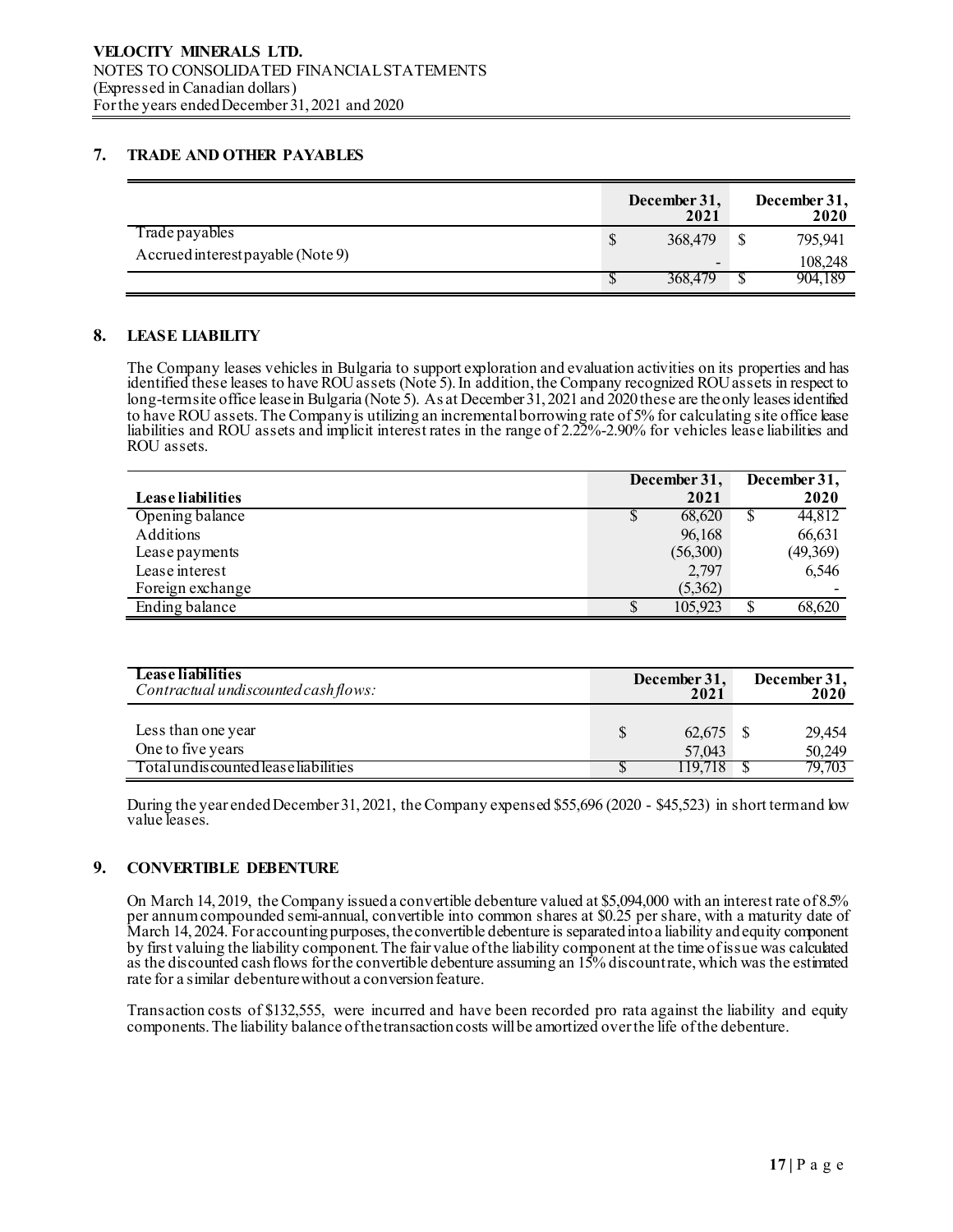## **9. CONVERTIBLE DEBENTURE** (cont'd…)

The Company's convertible debenture is broken down as follows:

| Proceeds received<br>Transaction costs                                                  | S | 5,094,000<br>(132, 555) |
|-----------------------------------------------------------------------------------------|---|-------------------------|
| Proceeds received, net                                                                  |   | 4,961,445               |
| Net proceeds allocated to equity portion<br>Net proceeds allocated to liability portion | S | 1,106,812<br>3,854,633  |
|                                                                                         | S | 4,961,445               |

|                 | December 31, 2021        | December 31, 2020 |
|-----------------|--------------------------|-------------------|
| Opening balance | 4,209,589                | 4,002,933<br>۰υ   |
| Accretion       | 49.294                   | 206,656           |
| Conversion      | (4,258,883)              |                   |
| Ending balance  | $\overline{\phantom{0}}$ | 4.209.589         |

On March 26, 2021, all of the Company's Convertible Debentures with a carrying value of \$4,258,883 (aggregate principal of \$5,094,000) and accrued interest of \$208,782 for the period October 1, 2020 to March 26, 2021, were converted to 21,211,136 common shares of the Company.

## **10. SHARE CAPITAL AND RESERVES**

#### *Authorized share capital*

Unlimited number of common shares without par value and an unlimited number of preferred shares without par value.

## *Issued share capital*

## Year ended December 31, 2021

On March 26, 2021, the Company issued 21,211,136 common shares of the Company on the conversion of Convertible Debentures with a carrying value of \$4,258,883 (aggregate principal of \$5,094,000) and accrued interest of \$208,782.

During the year ended December 31, 2021 the Company issued 775,000 common shares pursuant to stock options exercises for aggregate gross proceeds of \$221,500, and in connection with this, the Company transferred \$125,865 from reserves to share capital. In addition, the Company issued 2,918,768 shares for gross proceeds of \$625,965 pursuant to warrants exercises and in connection with this, the Company transferred \$23,533 from reserves to share capital.

## Year ended December 31, 2020

On November 24, 2020, the Company closed a non-brokered private placement of 17,894,000 common shares for gross proceeds of \$8,947,000 or \$0.50 per common share. ("November 2020 financing").

In connection with the November 2020 financing, the Company incurred \$173,339 in legal and regulatory fees.

On February 12, 2020, the Company closed a non-brokered private placement of 14,467,687 units for gross proceeds of \$5,787,075 ("February 2020 financing"). Each unit consists of one common share in the capital of the Company and one-half of one common share purchase warrant, with each whole warrant entitling the holder thereof to purchase one common share at a price of \$0.55 per common share for a period of 18 months from the issue date.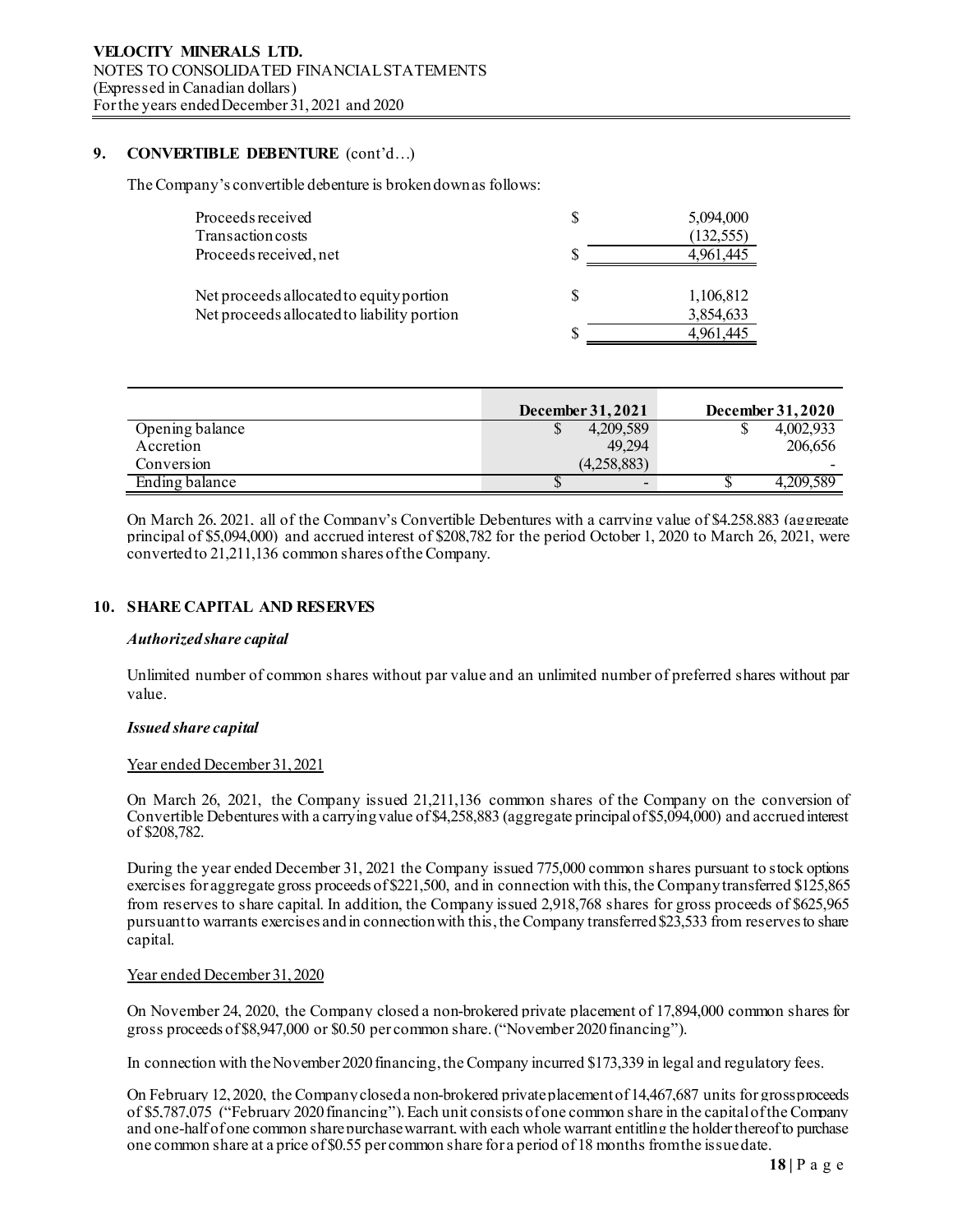## **10. SHARE CAPITAL AND RESERVES** (cont'd…)

## *Issued share capital* (cont'd…)

## Year ended December 31, 2020 (cont'd...)

In connection with the February 2020 financing, the Company paid aggregate finder's fees consisting of \$92,260 in cash and issued 215,250 non-transferrable finder's warrants valued at \$0.11 ("Finder's Warrant"). Each Finder's Warrant entitles the holder to purchase one common share at a price of \$0.40 per common share for a period of 12 months from the issue date. The Company incurred \$80,001 in legal and regulatory fees in connection with the February 2020 financing.

During the year ended December 31, 2020, the Company issued 1,227,599 common shares for the semi-annual interest of \$432,991 on the convertible debenture.The interest was for the period October 1, 2019 to September 30, 2020.

During the year endedDecember 31, 2020 the Company issued 3,350,000 common shares pursuant to stock options exercises for aggregate gross proceeds of \$646,500, and in connection with this, the Company transferred \$382,378 from reserves to share capital. In addition, the Company issued 642,500 shares for gross proceeds of \$128,500 pursuant to warrants exercises.

## **Stock options**

The Company has an incentive stock option plan, which provides that the Board of Directors of the Company may from time-to-time, at its discretion, and in accordance with the TSX-V requirements, grant to directors, officers, employees and technical consultants to the Company, non-transferable stock options to purchase common shares, provided that the number of common shares reserved for issuance will not exceed a rolling 10% of the Company's issued and outstanding common shares at the time the options are granted. Vesting of stock options is at the discretion of the Board of Directors. Stock options are exercisable for a maximum of 10 years, and the exercise price of the stock options is set in accordance with the policies of the TSX-V.

As at December 31, 2021, the Company had stock options outstanding and exercisable enabling the holder to acquire common shares as follows:

| Number of<br><b>Stock options</b><br><b>Outstanding</b> | Number of<br><b>Stock options</b><br><b>Exercisable</b> | <b>Exercise</b><br>Price | <b>Expiry Date</b> | <b>Remaining life</b><br>in years |
|---------------------------------------------------------|---------------------------------------------------------|--------------------------|--------------------|-----------------------------------|
| 2,500,000                                               | 2,500,000                                               | \$0.31                   | July 31, 2022      | 0.6                               |
| 300,000                                                 | 300,000                                                 | \$0.35                   | September 26, 2022 | 0.7                               |
| 250,000                                                 | 250,000                                                 | \$0.31                   | November 14, 2022  | 0.9                               |
| 1,500,000                                               | 1,500,000                                               | \$0.34                   | April 7, 2022      | 0.3                               |
| 900,000                                                 | 298,800                                                 | \$0.48                   | August 11, 2025    | 3.6                               |
| 1,204,000                                               | 199,864                                                 | \$0.45                   | May 12, 2026       | 4.4                               |
| 6,654,000                                               | 5,048,664                                               | \$0.37                   |                    | 1.6                               |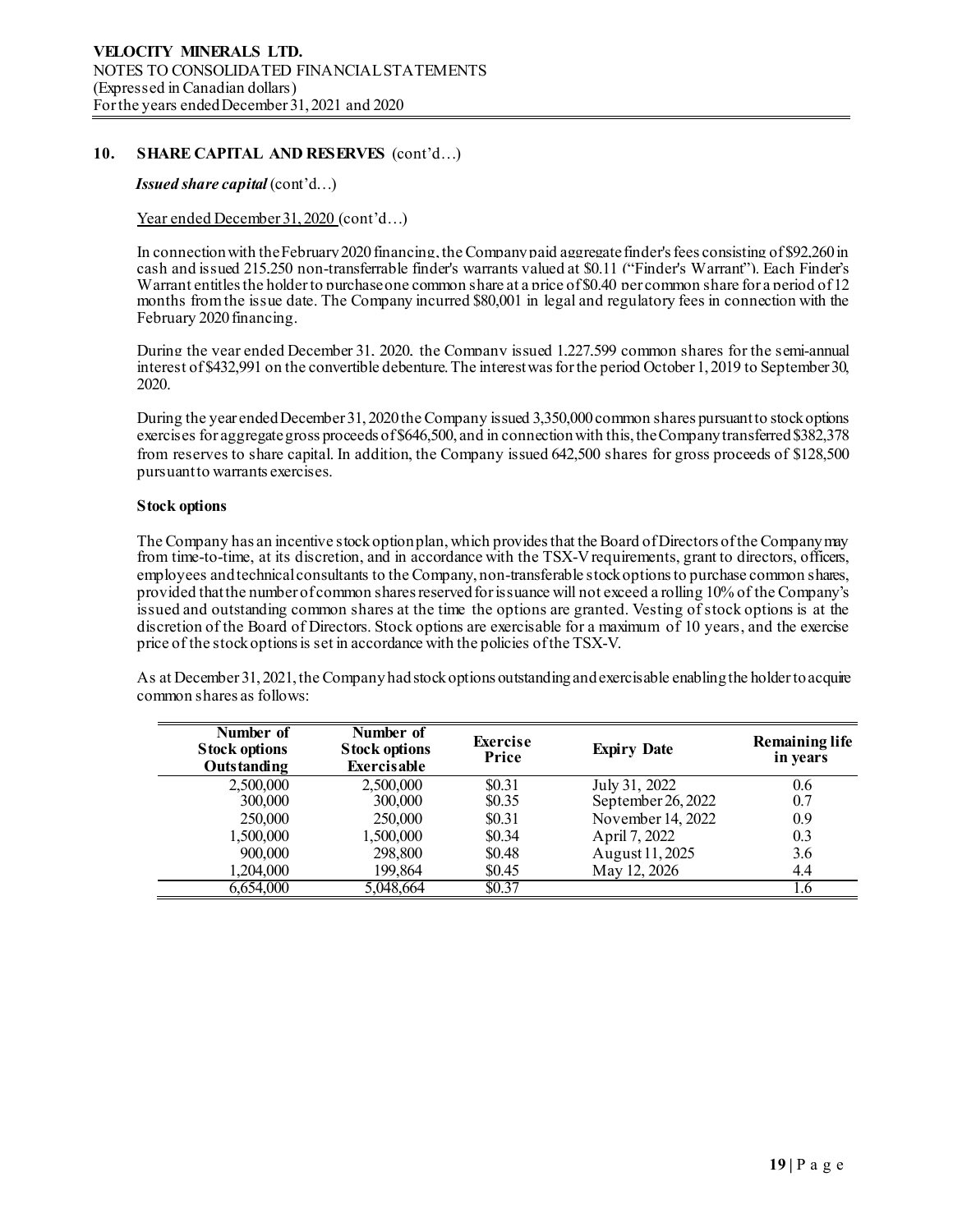## **10. SHARE CAPITAL AND RESERVES** (cont'd…)

## **Stock options** (cont'd…)

Stock option transactions are summarized as follows:

|                                         | <b>Number</b> |    | Weighted Average<br><b>Exercise Price</b> |
|-----------------------------------------|---------------|----|-------------------------------------------|
|                                         | of Options    |    |                                           |
| As at December 31, 2019                 | 9,075,000     | S  | 0.28                                      |
| Granted                                 | 2,405,000     |    | 0.39                                      |
| Exercised                               | (3,350,000)   |    | 0.19                                      |
| Expired                                 | (550,000)     |    | 0.32                                      |
| As at December 31, 2020                 | 7,580,000     | \$ | 0.35                                      |
| Granted                                 | 1,204,000     |    | 0.45                                      |
| Cancelled                               | (200,000)     |    | 0.35                                      |
| Exercised                               | (775,000)     |    | 0.29                                      |
| Expired                                 | (1,150,000)   |    | 0.42                                      |
| Forfeited                               | (5,000)       |    | 0.48                                      |
| As at December 31, 2021                 | 6,654,000     | \$ | 0.37                                      |
| Number of options currently exercisable | 5,048,664     | \$ | 0.34                                      |

Subsequent to December 31, 2021, 1,500,000 stock options exercisable at \$0.34 expired unexercised.

The Company recognized share-based compensation as follows:

|                                                                                                       | December 31, 2021  | December 31, 2021  |
|-------------------------------------------------------------------------------------------------------|--------------------|--------------------|
| Included in statement of loss and comprehensive loss<br>Included in exploration and evaluation assets | 143,932<br>115.515 | 122,242<br>133,895 |
| Total share-based compensation expense                                                                | 259 447            | 256,137            |

The following weighted average assumptions were used for the Black-Scholes option pricing model valuation of stock options granted:

|                                                | December 31, 2021        | December 31, 2020 |
|------------------------------------------------|--------------------------|-------------------|
| Expected life of options (years)               | 4.00                     | 2.75              |
| Annualized volatility                          | 93%                      | $77\%$            |
| Dividend rate                                  | $\overline{\phantom{0}}$ |                   |
| Risk-free rate                                 | $0.79\%$                 | $0.39\%$          |
| Forfeiture rate                                | $0\%$                    | $0\%$             |
| Weighted average fair value per option granted | 0.30                     | 0.18              |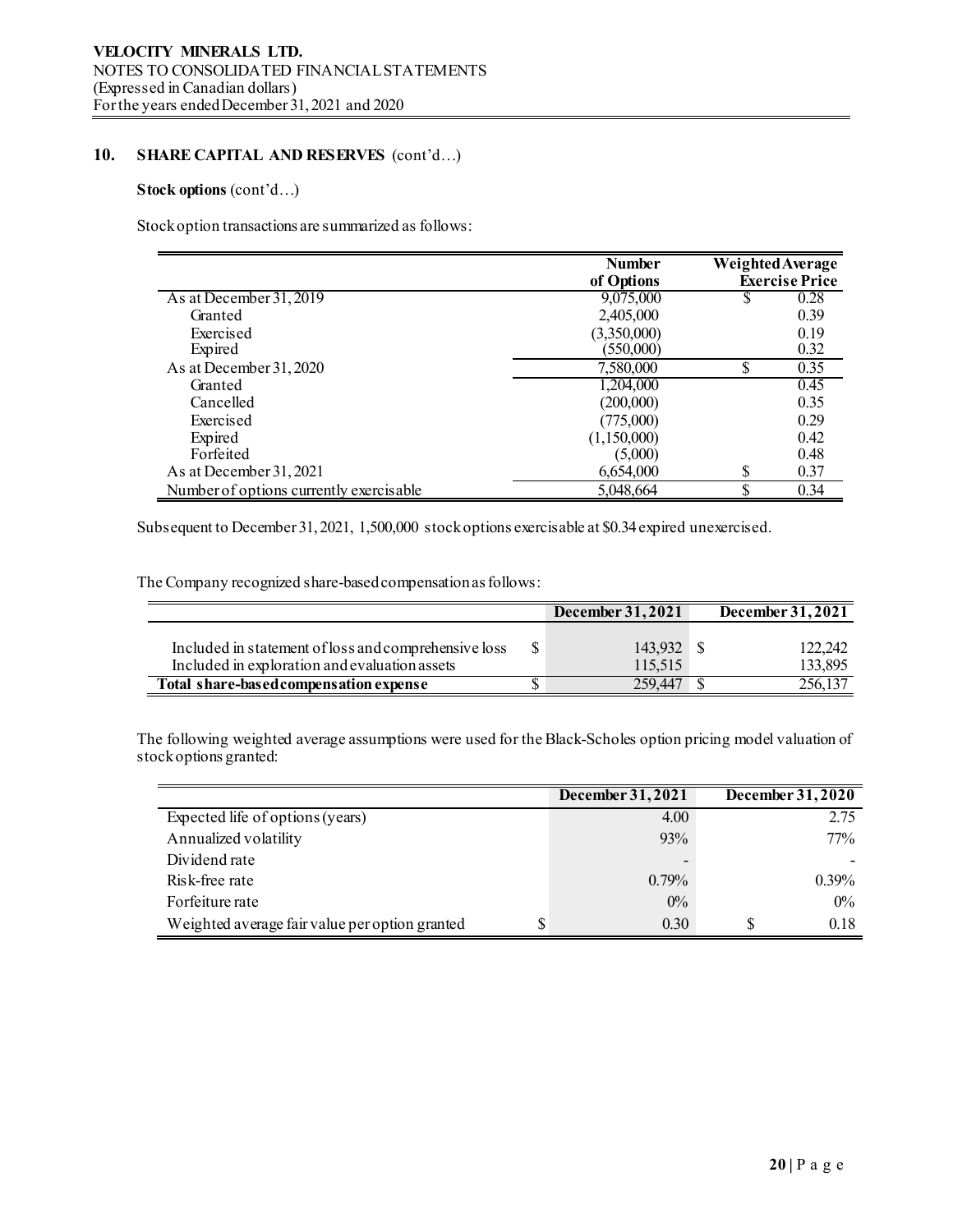## **10. SHARE CAPITAL AND RESERVES** (cont'd…)

## **Warrants**

The following common share purchase warrants entitle the holder thereof to purchase one common share for each warrant. Warrant transactions are summarized as follows:

|                         | <b>Number of Warrants</b> | Weighted Average Exercise Price |
|-------------------------|---------------------------|---------------------------------|
| As at December 31, 2019 | 12,650,218                | 0.24                            |
| Issued                  | 7,449,094                 | 0.53                            |
| Exercised               | (642,500)                 | 0.20                            |
| As at December 31, 2020 | 19,456,812                | 0.36                            |
| Exercised               | (2,918,768)               | 0.21                            |
| Expired                 | (7,238,044)               | 0.55                            |
| As at December 31, 2021 | 9,300,000                 | 0.25                            |

The remaining warrants outstanding and exercisable at December 31, 2021 have a weighted average contractual life of 0.2 years (2020 – 1.0 years), an exercise price of \$0.25 and an expiry date of March 14, 2022. Subsequent to December 31, 2021, the warrants expired unexercised.

The following assumptions were used for the Black-Scholes option pricing model valuation of 215,250 finders' warrants issued in connection with the February 2020 financing:

|                                                 | <b>February 12,2020</b> |
|-------------------------------------------------|-------------------------|
| Expected life of warrants (years)               |                         |
| Annualized volatility                           | $62\%$                  |
| Dividend rate                                   |                         |
| Discountrate                                    | $1.54\%$                |
| Weighted average fair value per warrant granted |                         |

## **11. NON-CONTROLLING INTEREST**

Non-controlling interest ("NCI") in the net assets of consolidated subsidiaries are identified separately from the Company's equity therein. Total comprehensive loss of the Company's subsidiary is attributed to the equity holders of the Company and to the non-controlling interest even if this results in the non-controlling interest having a deficit balance. For the year ended December 31, 2021 and 2020, 30% of the net assets of the Company's consolidated subsidiary,Tintyava, which holds the Tintyava mineral property, were attributable to its non-controlling interest.

The following is summarized financial information of the consolidated subsidiaryTintyava, prepared in accordance with IFRS, modified for fair value adjustments on acquisition and differences in the Company's accounting policies. The information is before inter-company eliminations.

|                                                    | December 31, 2021 |   | December 31, 2020 |
|----------------------------------------------------|-------------------|---|-------------------|
| Total loss and comprehensive loss                  | (58, 803)         | S | (575,760)         |
| Total loss and comprehensive loss allocated to NCI | (17, 641)         |   | (172, 728)        |
|                                                    |                   |   |                   |
|                                                    | December 31, 2021 |   | December 31, 2020 |
| Current assets                                     | 381,613           | S | 695,256           |
| Non-current assets                                 | 15,023,645        |   | 11,835,141        |
| Current liabilities                                | (517,992)         |   | (1,270,560)       |
| Non-current liabilities                            | (24, 143)         |   | (42, 207)         |
| Net assets                                         | 14,863,123        |   | 11,217,630        |
| Net assets attributable to NCI                     | 4,458,937         |   | 3,365,289         |
|                                                    |                   |   | ---               |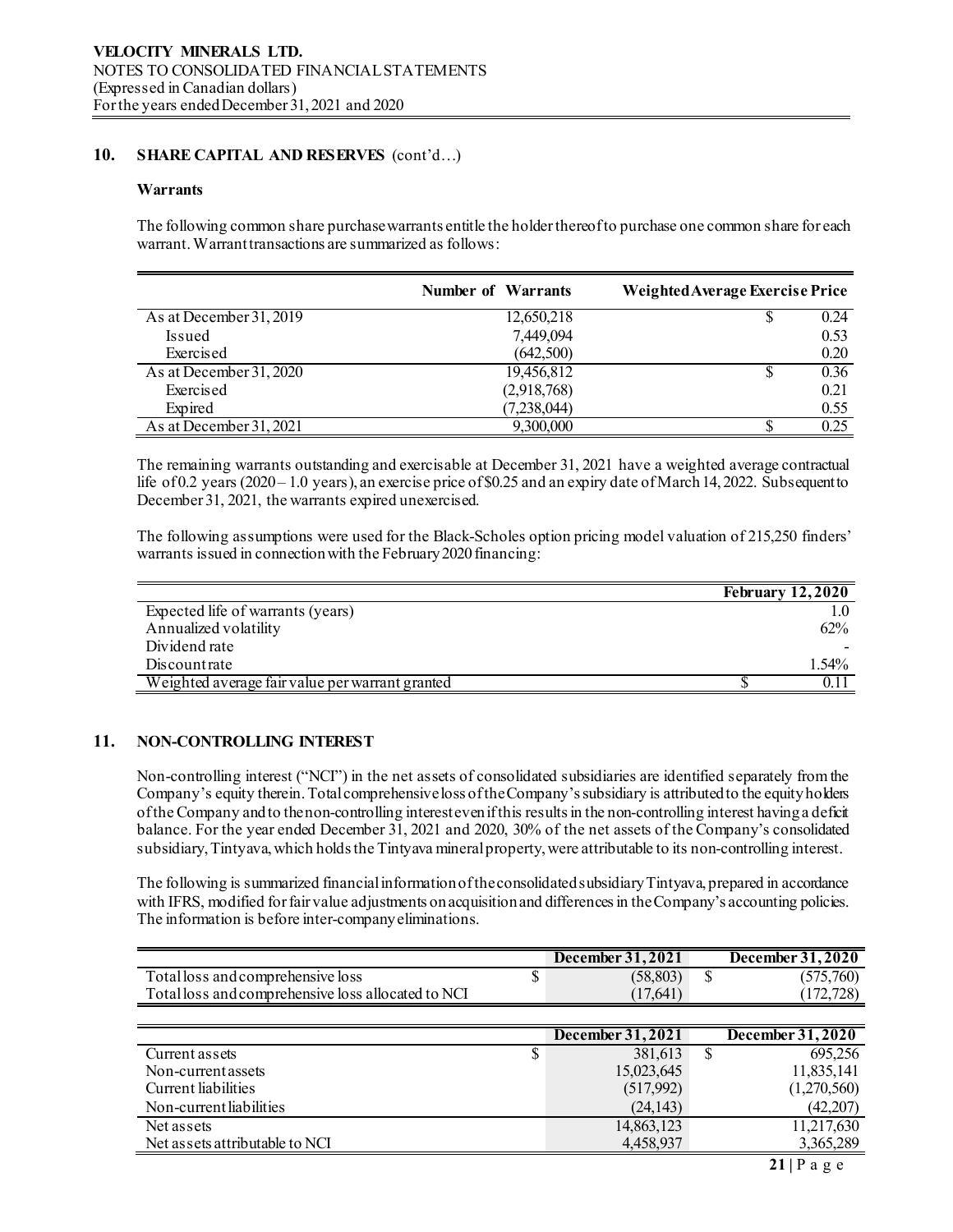## **12. RELATED PARTY TRANSACTIONS**

Key management personnel include those persons having authority and responsibility for planning, directing and controlling the activities of the Company. The Company has determined that key management personnel consist of executive and non-executive members of the Company's Board of Directors and corporate officers. Key management personnel compensation for the years ended December 31, 2021 and 2020 and, were:

|                                      | December 31,<br>2021 |          | December 31,<br>2020 |
|--------------------------------------|----------------------|----------|----------------------|
| Short-term benefits paid or accrued: |                      |          |                      |
| Consulting fees <sup>1</sup><br>\$   | 470,799              | <b>S</b> | 530,300              |
| Salaries and directors' fees         | 573,822              |          | 458,167              |
|                                      | 1,044,621            |          | 988,467              |
| Share-based payments:                |                      |          |                      |
| Share-based payments                 | 114,831              |          | 155,485              |
|                                      |                      |          |                      |
| \$<br><b>Total remuneration</b>      | 1,159,452            |          | 1,143,952            |

<sup>1</sup>\$342,673 of consulting fees was included in exploration and evaluation assets (Note 6(f)) and \$128,126 in property investigation (2020 - \$411,807 and \$75,312 respectively).

As at December 31, 2021, the Company had\$21,490 included in trade and other payables dueto key management personnel (2020- \$21,885).

No post-employment benefits, termination benefits, or other long-term benefits were paid to or recorded for key management personnel during the years ended December 31, 2021 and 2020.

## **13. SUPPLEMENTAL DISCLOSURE WITH RESPECT TO CASH FLOWS**

|                                                               | December 31, |  | December 31, |
|---------------------------------------------------------------|--------------|--|--------------|
|                                                               | 2021         |  | 2020         |
| Acquisition of right-of-use asset                             | 96,168       |  | 66,631       |
| Depreciation capitalized to exploration and evaluation assets | 49,671       |  | 80,847       |
| Exploration and evaluation assets included in trade and other |              |  |              |
| payables                                                      | 229,677      |  | 498,872      |
| Finder's warrants and shares                                  |              |  | 24,000       |
| Share-based compensation included in exploration and          |              |  |              |
| evaluation assets                                             | 115,515      |  | 130,559      |
| Shares is sued for interest                                   | 208,782      |  | 432,991      |
| Interest paid                                                 | 2,797        |  | 6,546        |
| Income taxes paid                                             |              |  |              |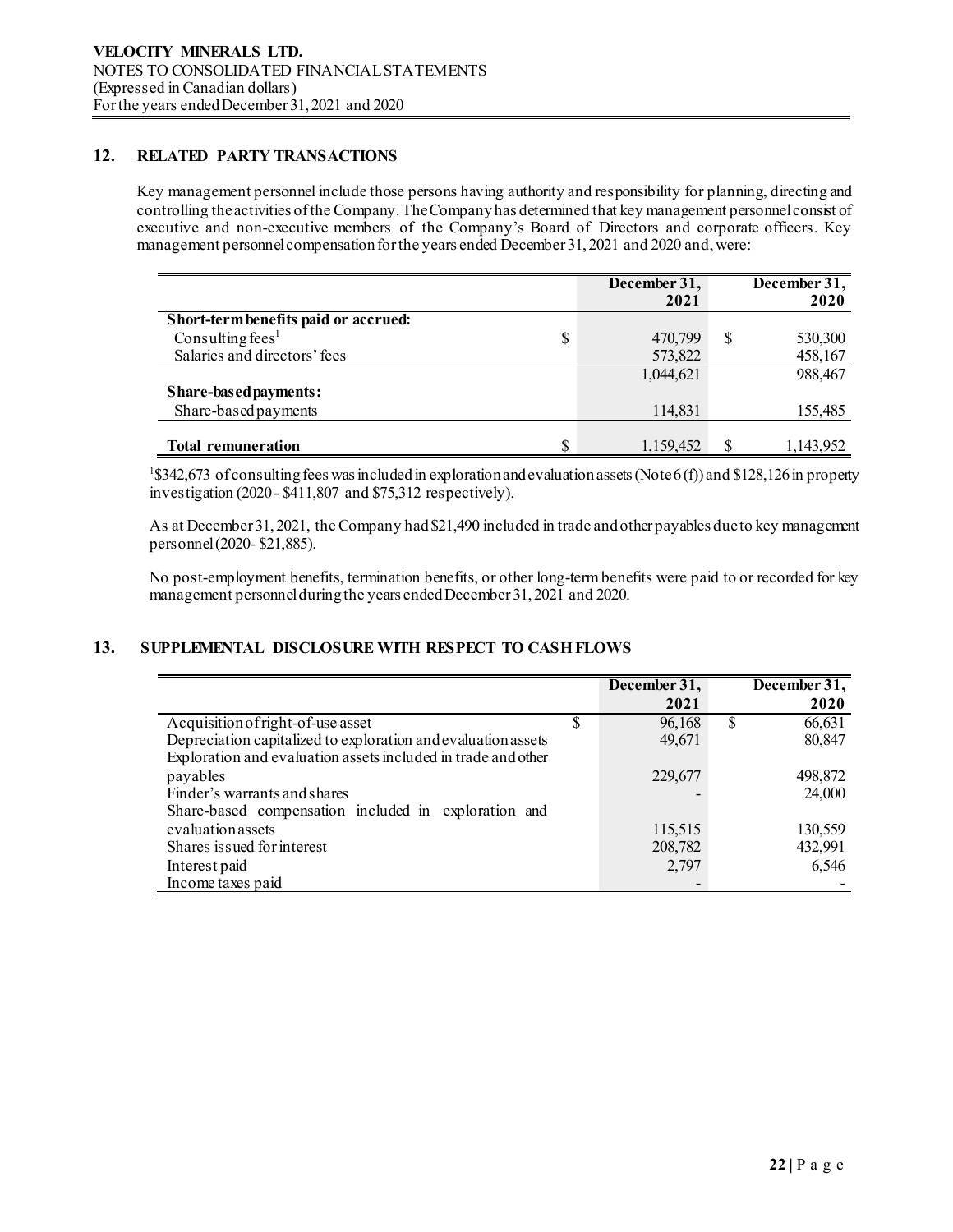## **14. INCOME TAXES**

A reconciliation of income taxes at statutory rates with the reported taxes is as follows:

|                                                                                                                                                                                                                                                                                                     |    | December 31,<br>2021                                     |    | December 31,<br>2020                                                |
|-----------------------------------------------------------------------------------------------------------------------------------------------------------------------------------------------------------------------------------------------------------------------------------------------------|----|----------------------------------------------------------|----|---------------------------------------------------------------------|
| Loss for the year                                                                                                                                                                                                                                                                                   | \$ | (2,507,607)                                              | S  | (2,238,467)                                                         |
| Expected income tax expense (recovery)<br>Change in statutory taxrates and other<br>Permanent differences<br>Share is sue costs<br>Adjustment to prior years provisions versus statutory tax<br>returns and expiry of non-capital losses<br>Change in unrecognized deductible temporary differences | S  | (677,000)<br>(146,000)<br>272,000<br>(31,000)<br>582,000 | \$ | (631,000)<br>228,000<br>25,000<br>(100,000)<br>(262,000)<br>740,000 |
| Total income tax expense (recovery)                                                                                                                                                                                                                                                                 | σ  |                                                          |    |                                                                     |

Significant components of deductible temporary differences, unused tax losses and unused tax credits that have not been included on the consolidated statements of financial position are as follows:

|                                                                                                                                 | 2021                                                                        | <b>Expiry dates</b>                                                              | 2020                                                 | <b>Expiry dates</b>                                                              |
|---------------------------------------------------------------------------------------------------------------------------------|-----------------------------------------------------------------------------|----------------------------------------------------------------------------------|------------------------------------------------------|----------------------------------------------------------------------------------|
| Exploration and evaluation assets<br>Investment taxcredit<br>Property and equipment<br>Share is sue costs<br>Non-capital losses | \$<br>$\overline{\phantom{a}}$<br>64,000<br>21,000<br>519,000<br>16,974,000 | No expiry date<br>2027 to 2031<br>No expiry date<br>2042 to 2044<br>2022 to 2039 | 242,000<br>64,000<br>14,000<br>807,000<br>13,712,000 | No expiry date<br>2027 to 2032<br>No expiry date<br>2041 to 2044<br>2022 to 2039 |
| Canada                                                                                                                          | 12,234,000                                                                  | 2022 to 2041                                                                     | 9,912,000                                            | 2022 to 2040                                                                     |
| Bulgaria                                                                                                                        | 4,740,000                                                                   | 2022 to 2026                                                                     | 3,800,000                                            | 2022 to 2025                                                                     |

Tax attributes are subject to review and potential adjustment by tax authorities.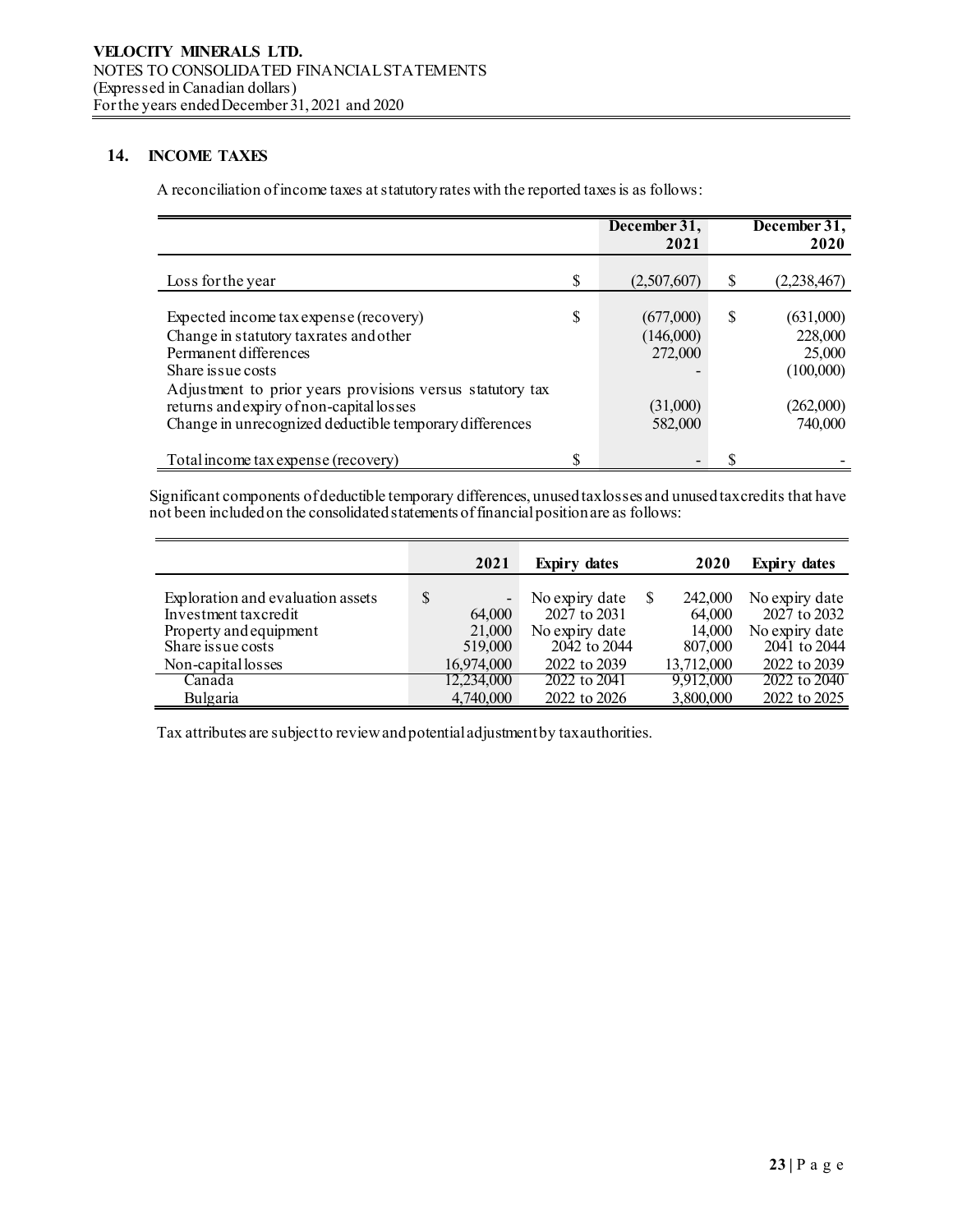## **15. FINANCIAL RISK MANAGEMENT**

Financial instruments measured at fair value are classified into one of three levels in the fair value hierarchy according to the relative reliability of the inputs used to estimate the fair values. The three levels of the fair value hierarchy are:

Level 1 - quoted prices (unadjusted) in active markets for identical assets or liabilities;

Level 2 - inputs other than quoted prices included in Level 1 that are observable for the asset or liability, either directly or indirectly; and

Level 3 - inputs for the asset or liability that are not based on observable market data.

The Company's financial instruments consist of cashand cash equivalents, receivables, trade and other payables.

As at December 31, 2021, the carrying values ofreceivables andtrade and other payables approximate their fair values due to their short terms to maturity. The Company's cash and cash equivalents under the fair value hierarchy is based on level 1 quoted prices in active markets for identical assets or liabilities.

The Company's risk exposure and the impact on the Company's financial instruments are summarized below:

## *Credit risk*

The Company's credit risk is attributable to cashand cash equivalents and receivables. Cash and cash equivalents consist of balances held at reputable financial institutions, from which management believes the risk of loss to be remote. Federal deposit insurance covers balances up to \$100,000 in Canada. Management believes that the credit risk concentration with respect to receivablesis equal to its carrying value. Receivables comprises amounts due from the Government of Canadaand Bulgaria. As at December 31, 2021, the Company's exposure to credit risk is minimal.

## *Liquidity risk*

Liquidity risk is the risk that the Company will not be able to meet its financial obligations as they fall due. The Company has a planning and budgeting process in place to help determine the funds required to support the Company's normal operating requirements on an ongoing basis. The Company ensures that there are sufficient funds to meet its short-term business requirements, taking into account its anticipated cash flows from operations and its holdings of cash.

As at December 31, 2021, the Company had a cash and cash equivalents balance of \$4,676,562 (2020- \$10,543,821) to settle current liabilities of \$429,626 (2020- \$930,602). All the Company's trade and other payables are subject to normal trade terms.

Historically, the Company's sole source of funding has been issuance of shares or convertible debenture. The Company's access to financing is always uncertain. There can be no assurance of continued access to funding. The Company will seek to complete further equity financing to continue its programs on its exploration and evaluation assets.